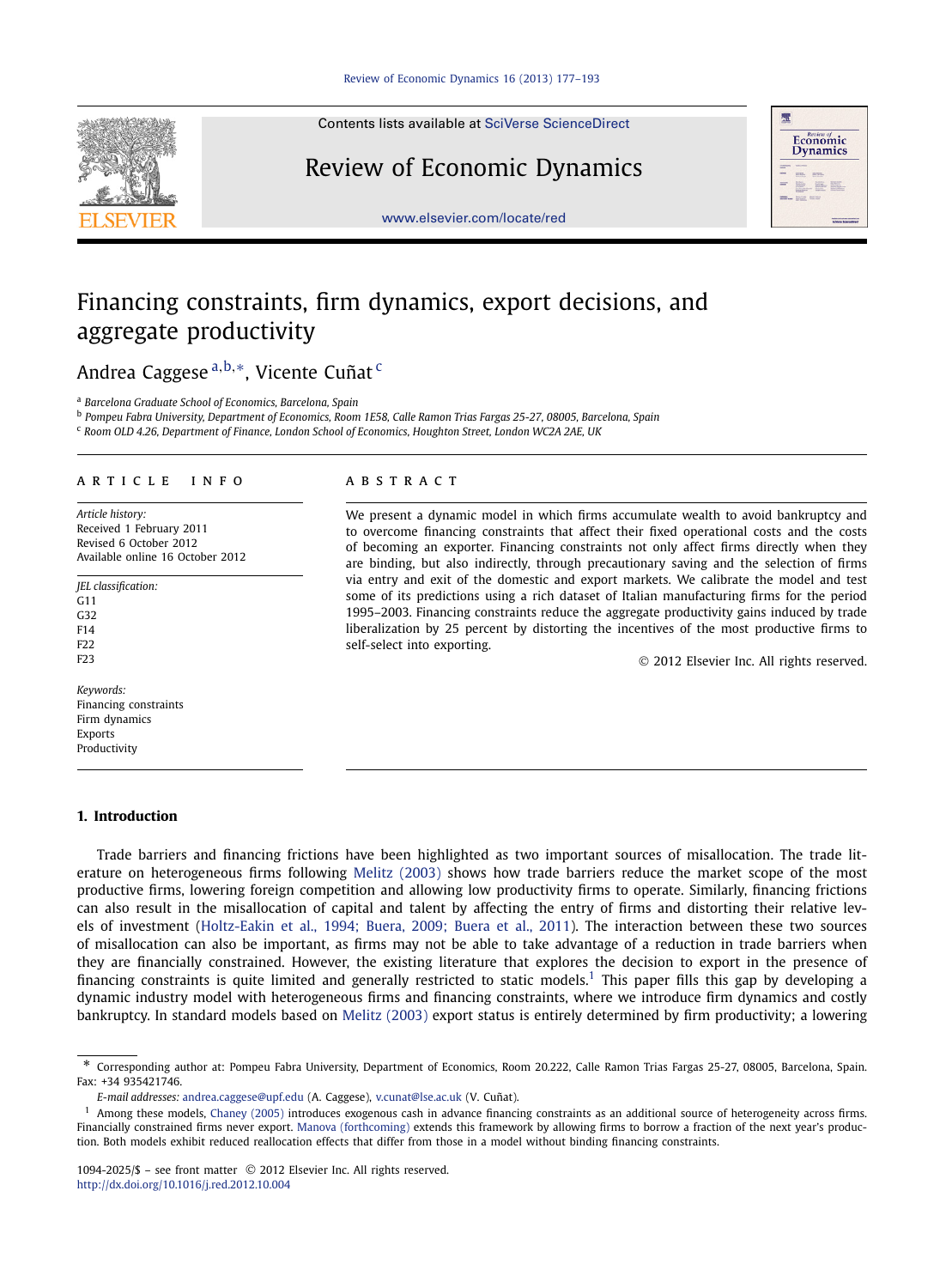of trade barriers increases the number of exporting firms and displaces less productive firms.<sup>2</sup> We show that, in the presence of financing frictions and bankruptcy costs, these positive reallocation effects are dampened.<sup>3</sup> Financing frictions affect the export decision, entry and exit in the home market and the riskiness of operating firms. These factors determine a joint endogenous distribution of firms across productivity, volatility and financial wealth, which implies a reduction in the aggregate productivity gains of trade liberalization relative to a model without financing frictions.

The structure of the model follows [Melitz \(2003\).](#page-16-0) Firms are heterogeneous in their productivity and subject to idiosyncratic shocks in a monopolistic competition setting. They are required to pay fixed per-period costs and one-off costs to access the domestic and export markets. We introduce two additional elements with respect to the standard [Melitz \(2003\)](#page-16-0) framework. The first is that firms have limited access to external funding and must pay their fixed production costs in advance. When firms cannot pay these costs, they are forced to go bankrupt and are liquidated. Bankruptcy is inefficient; hence firms accumulate internal funds as a form of precautionary saving. Financing constraints directly affect the decision to become an exporter when firms lack sufficient internal funds to pay the costs required to begin exporting. More importantly, financing frictions also indirectly affect the export decision when firms delay exporting as a form of precautionary saving to prevent a costly bankruptcy. The second departure from the standard model is that we introduce additional heterogeneity in fixed costs and the volatility of firm profits. Financing constraints make the idiosyncratic component of profit volatility important when determining the firm's export status. Bankruptcy and profit uncertainty distort the distribution of firms engaging in exporting, making the gains induced by trade liberalization smaller than in the benchmark model. More specifically, financing frictions and bankruptcy risk affect the distribution of firms in three different ways. First, becoming an exporter adds volatility to a firm's profits and, initially, reduces the firm's financial wealth; hence the risk of a costly bankruptcy increases. This risk is particularly important for very productive firms for which the difference between continuing operations and liquidation is largest. As a result, they delay the decision to begin exporting until they have accumulated a large cushion of precautionary wealth. Second, financing constraints also alter the firms' decisions to begin producing in the home market, inducing a positive correlation between their idiosyncratic risk and productivity. This endogenous correlation amplifies the precautionary effect of financing constraints, as very productive firms are also, on average, riskier. Finally, the above mentioned effects and the endogenous bankruptcy of firms change the pool of competitors, inducing further misallocation as relatively inefficient firms with low profit volatility enter the market.

We quantify these effects by calibrating an industry that matches a sample of Italian manufacturing firms. This dataset covers the period from 1995 to 2003 and contains detailed information on balance sheet data, the firms' trade policies, and their self-declared financing constraints. We consider a benchmark model with both liquidity constraints and costly bankruptcy. We also report the properties of two alternative models, one with liquidity constraints affecting export decisions but without costly bankruptcy, and one without financing frictions altogether. All three models are calibrated to target the empirical sample along several dimensions, such as the size distribution of firms, the cross sectional and time series volatility of profits, the employment turnover, and the percentage of exporting firms. Next, we show that the benchmark model matches some key features of the data, that are not targeted in the calibration, much better than the two alternative models; namely, the correlation between productivity and volatility, and the heterogeneity of exporting firms with respect to size and productivity. The comparison of the different models shows that the presence of costly bankruptcy, which induces precautionary saving and distorts both selection into entry and into export, plays an important role for these results. Finally, we conduct a counterfactual experiment where we compute the industry equilibrium without trade and we quantify the reallocation gains from trade in the three calibrated models. We show that, relative to the model without financing constraints, the presence of liquidity constraints without costly bankruptcy reduces the productivity gains from trade by only 9%. Conversely, the presence of both liquidity constraints and costly bankruptcy reduces the productivity gains by 25%.

The model is related to an extensive literature on firm-level export decisions started by [Dixit \(1989\),](#page-16-0) [Baldwin and Krug](#page-15-0)[man \(1989\),](#page-15-0) and [Roberts and Tybout \(1997\).](#page-16-0) This literature has expanded substantially since [Melitz \(2003\)](#page-16-0) embedded its standard assumptions into a general equilibrium model. A sustained assumption of this family of models is that firms are heterogeneous in their productivity levels and decide to become exporters by paying a fixed initial cost. Based on this framework, [Chaney \(2005\)](#page-16-0) and [Manova \(forthcoming\)](#page-16-0) introduce exogenous financing constraints as an additional source of heterogeneity across firms. The risk of going bankrupt plays an important role in our model, and a related argument can be found in [Garcia-Vega and Guariglia \(2007\),](#page-16-0) which modifies the [Melitz \(2003\)](#page-16-0) model to introduce idiosyncratic volatility and financing constraints. More recently, models with financing frictions and exports have been studied by [Mayneris \(2010\)](#page-16-0) and [Berman and Hericourt \(2010\).](#page-15-0)<sup>4</sup> More generally, many different frictions, not only financial ones may limit the amount

 $<sup>2</sup>$  Using Colombian plant data, [Eslava et al. \(2013\)](#page-16-0) show that when trade barriers are lowered, more productive plants are more likely to survive and</sup> increase their productivity and market shares.

<sup>3</sup> [Suwantaradon \(2012\)](#page-16-0) develops a model in which firms accumulate wealth to overcome financing constraints. However in her model, there is no bankruptcy and only binding financing constraints matter. Our paper is also related to the work of Hopenhayn [\(1992a,](#page-16-0) [1992b\)](#page-16-0), which focuses on how endogenous entry and exit generate a distribution of firms that influences individual firm decisions.

<sup>4</sup> A number of recent papers have empirically examined the impact of financing constraints on exports: [Manova \(2008, forthcoming\),](#page-16-0) [Muûls and Pisu](#page-16-0) [\(2009\),](#page-16-0) [Mayneris \(2010\),](#page-16-0) [Berman and Hericourt \(2010\),](#page-15-0) [Bellone et al. \(2010\)](#page-15-0) and [Greenaway et al. \(2007\),](#page-16-0) among others. [Minetti and Zhu \(2011\)](#page-16-0) use a subset of the database of Italian firms we employ in this paper to analyze the effect of financing frictions on the intensive and extensive export margins. In addition to employing a larger dataset, our empirical analysis differs from that of [Minetti and Zhu \(2011\)](#page-16-0) in that we test the specific predictions of our dynamic model regarding the direct and indirect implications of financing frictions for the distribution of wealth and the productivity–export relationship.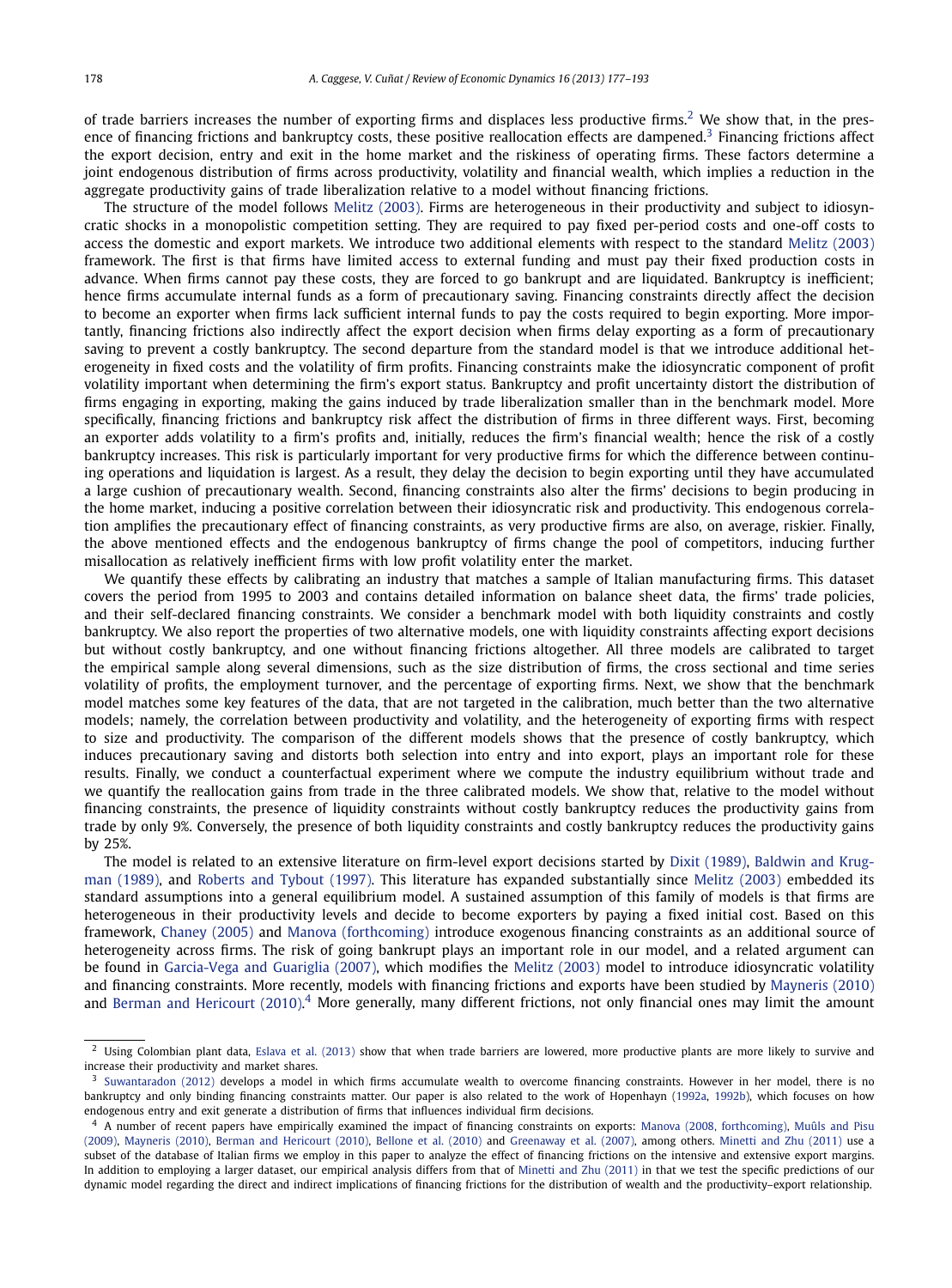<span id="page-2-0"></span>of reallocation induced by trade liberalizations. [Kambourov \(2009\)](#page-16-0) presents a model in which labor market frictions limit reallocation, and [Armenter and Koren \(2009\)](#page-15-0) introduce generic latent frictions to match the observed size differentials between exporting and non-exporting firms. Finally, [Caggese and Cuñat \(2008\)](#page-16-0) show how hiring and firing costs interact with financing constraints and distort the firms' employment policies.

One important novel element of our paper is the introduction of firm dynamics. All of the above papers study industries in which firms are not allowed to retain earnings or change their capital structure in response to financing frictions. Conversely, our paper studies a fully dynamic industry in which the joint distribution of firms across productivity, volatility and wealth arises endogenously. We show that this endogenous distribution is very important to understanding both firm-level export decisions and their consequences for aggregate dynamics after a trade liberalization. Finally, the paper is also related to the investment literature, which has shown that firm' investment decisions, and especially the timing of large fixed investments, are affected by the presence of borrowing constraints (see, for example, [Whited, 2006\)](#page-16-0), and the firm-dynamics literature, which has recently emphasized the contribution of inter-firm reallocation to industry productivity and growth (see for example [Restuccia and Rogerson, 2008,](#page-16-0) and [Hsieh and Klenow, 2009\)](#page-16-0).

The remainder of the paper is organized as follows: Section 2 presents the setting of the theoretical model; Section 3 calibrates the full model and alternative models in which some of the restrictions on financing constraints and bankruptcy risk are relaxed, and it compares these models with the empirical data; Section 4 measures the impact of financial frictions on the reallocation gains from trade liberalizations; finally, Section 5 concludes.

# **2. The model**

We follow [Melitz \(2003\)](#page-16-0) and study an industry in which heterogeneous firms are allowed to produce at home and export to a foreign market. We consider a monopolistic competition model in which each firm in the industry produces a variety *w* of a consumption good. There is a continuum of varieties *w* ∈ *Ω*. Consumers' preferences over the varieties in the industry exhibit constant elasticity of substitution (C.E.S.) with elasticity  $\sigma > 1$ . Since there are no aggregate shocks, the C.E.S. price index *P* is constant in equilibrium and equal to:

$$
P = \left[ \int_{W} p(w)^{1-\sigma} \right]^{\frac{1}{1-\sigma}}.
$$
 (1)

And the associated quantity of the aggregated differentiated good *Q* is:

$$
Q = \left[ \int_{W} q(w)^{\frac{\sigma - 1}{\sigma}} \right]^{\frac{\sigma}{\sigma - 1}},\tag{2}
$$

where  $p(w)$  and  $q(w)$  are the price and quantity consumed of the individual varieties w, respectively. The overall demand for the differentiated good *Q* is generated by:

$$
Q = AP^{1-\eta},\tag{3}
$$

where *A* is an exogenous demand parameter and  $\eta < \sigma$  is the industry price elasticity of demand. From (2) and (3), the demand for an individual variety *w* is:

$$
q(w) = A \frac{P^{\sigma - \eta}}{p(w)^{\sigma}}.
$$
\n<sup>(4)</sup>

Each variety is produced by a firm using labor, and the wage rate is normalized to one. The productivity parameter *υ* determines the marginal cost of production, which is equal to 1*/υ*. The profits from the domestic activity of a firm with productivity *υ*, and variety *w* are given by:

$$
\pi^D = p(w)q(w) - \frac{q(w)}{\nu} - F,\tag{5}
$$

$$
F \equiv \overline{F} + \varepsilon^{D},
$$
\n(6)

\nwhere  $\overline{F}$  are the overhead costs of production that have to be paid every period and  $\varepsilon^{D}$  is a profit shock. The shock  $\varepsilon^{D}$ 

introduces uncertainty in profits, and it plays an important role in the presence of financing frictions. Note that *ε<sup>D</sup>* does not affect the firm's decision on the optimal price *p* and quantity produced *q*. <sup>5</sup> The firm is risk-neutral and chooses *p* to maximize  $\pi^D$ . The first-order condition yields the standard pricing function as in [Dixit and Stiglitz \(1977\):](#page-16-0)

$$
p = \frac{\sigma}{\sigma - 1} \frac{1}{\nu}.\tag{7}
$$

<sup>&</sup>lt;sup>5</sup> A multiplicative shock of the type  $\varepsilon^D p(w)q(w)$  would not change the qualitative results of the model, but it would have two main consequences. First, it would imply that the optimal quantity produced  $q(w)$  would be a function of the intensity of financing frictions, thus making the solution of the problem both more difficult to compute and less comparable to the [Melitz \(2003\)](#page-16-0) benchmark model. Second, it would imply that expected profits are a function of the volatility of *ε*.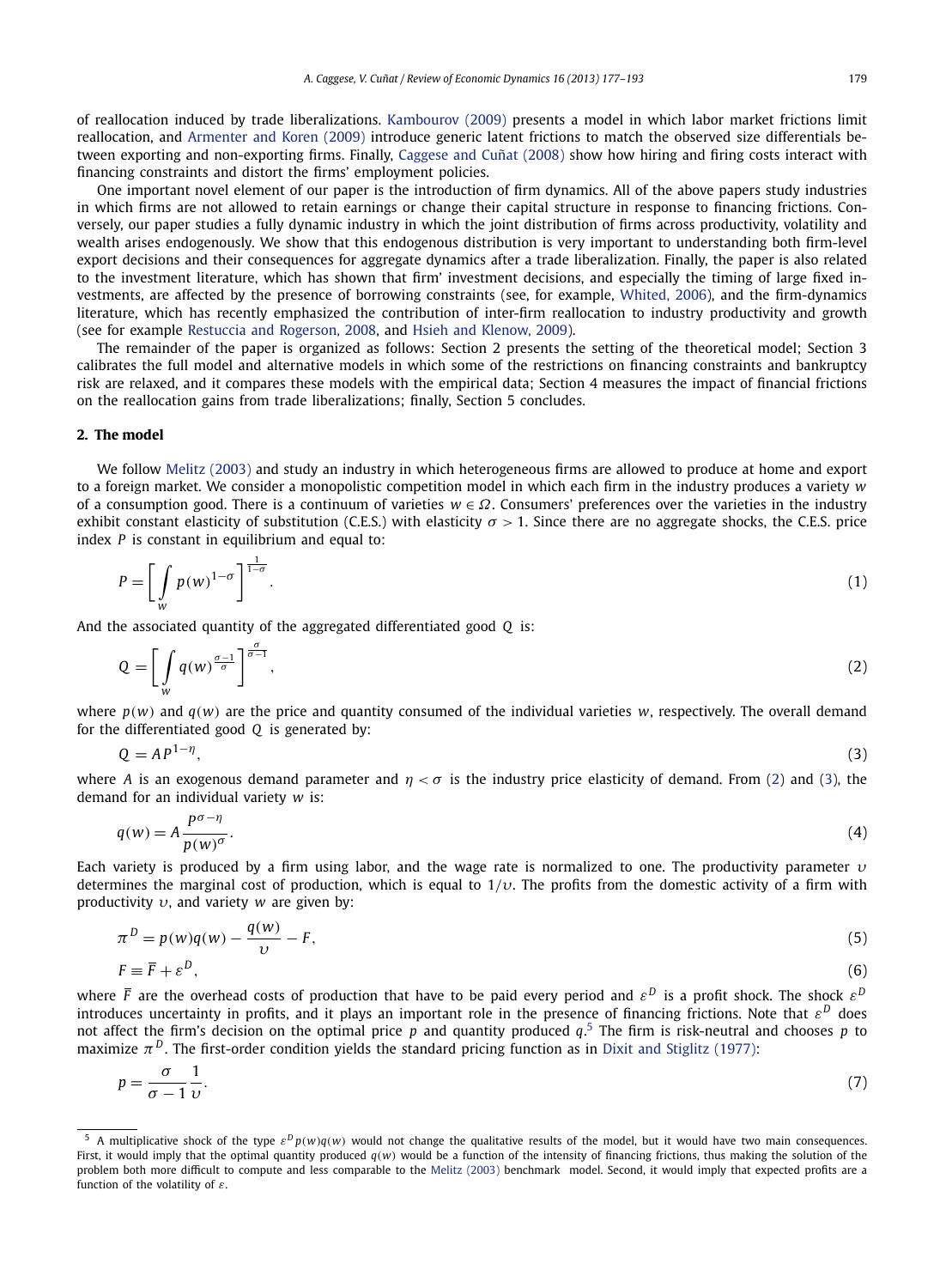<span id="page-3-0"></span>Firms can export. To do so, they have to pay an initial one-off sunk cost  $S^X$ , a per-unit variable trade cost  $\tau$ , and a per-period overhead cost to export  $\overline{F}^X$  which is proportional to  $\overline{F}$ . We define

$$
F^X \equiv \overline{F}^X + \varepsilon^X,\tag{8}
$$

where the profit shocks  $\varepsilon^x$  is correlated to  $\varepsilon^D$ , because they are both linear functions of a common shock  $\varepsilon$  that follows a two state symmetric persistent stochastic process in which  $\varepsilon \in \{-\theta, \theta\}$ , with the probability of remaining in the same state equal to  $\rho_{\varepsilon}$  and the probability of changing state equal to  $1 - \rho_{\varepsilon}$ . The parameter  $\theta$  is a positive constant. Firms are heterogeneous, and their individual permanent characteristics can be summarized by the variables included in  $\mu = \{v, \overline{F}, \theta\}$ . Assuming a symmetric two-country world, profits from domestic and from export activity can be easily shown to be as follows:

$$
\pi^{D}(\varepsilon,\mu) = \frac{(\sigma - 1)^{\sigma - 1}}{\sigma^{\sigma}} A P^{\sigma - \eta} \nu^{\sigma - 1} - F,
$$
\n(9)

$$
\pi^X(\varepsilon,\mu) = \frac{(\sigma - 1)^{\sigma - 1}}{\sigma^{\sigma}} A P^{\sigma - \eta} \left(\frac{v}{\tau}\right)^{\sigma - 1} - F^X.
$$
\n(10)

### *2.1. Wealth and financial frictions*

In this subsection, we define the evolution of the firm's financial wealth and its financing frictions. At the beginning of period *t*, the firm observes the realization of the shock *εt*, and generates profits. Its financial wealth *at* is determined as follows:

$$
a_t = R[a_{t-1} - S^X I_{t-1}^X(a_{t-1}, \varepsilon_{t-1}, \mu)] + \pi_t^D(\varepsilon_t, \mu) + X_t \pi_t^X(\varepsilon_t, \mu).
$$
\n(11)

The decision variable  $I_{t-1}^X(a_{t-1},\varepsilon_{t-1},\mu)$  takes value one if the firm decided to become an exporter in period  $t-1$  and zero otherwise. Beginning to export in period *t* requires the firm to pay a fixed cost  $S^X$  in  $t-1$ . The variable  $X_t$  is equal to one if the firm is an exporter in period *t*, and zero otherwise, and is determined as follows:

$$
X_t = (1 - X_{t-1})I_{t-1}^X(a_{t-1}, \varepsilon_{t-1}, \mu) + X_{t-1}C_{t-1}^X(a_{t-1}, \varepsilon_{t-1}, \mu),
$$
\n(12)

where  $C_{t-1}^X(a_{t-1}, \varepsilon_{t-1}, \mu)$  takes value one if a firm already exporting in period  $t-1$  decides to continue to export in period *t*, and zero otherwise. A firm that decides to stop exporting has to pay *S <sup>X</sup>* again if it decides to restart exporting in the future. Eq. (11) implies that the firm pays no dividends and all revenues are reinvested; profits are distributed only once the firm stops its activity and liquidates its assets. Since we assume that the firm is risk-neutral, and that it discounts future profits at the real interest rate *R*, the decision not to distribute dividends is optimal when the firm faces financing frictions. When the firm accumulates enough wealth to become financially unconstrained, it also becomes indifferent about distributing or retaining earnings. Therefore, this assumption does not limit the analysis in any important way.

After realizing earnings and determining  $a_t$ , with probability  $\delta < 1$ , the technology of the firm becomes useless. In this case, the firm ends its activities and distributes its assets  $a_t$  as dividends. With probability  $1 - \delta$ , the firm continues to operate. At this point the firm decides whether to start exporting, if it currently only produces in the home market, or it decides whether it will continue to export, if it is already doing so.

Financing frictions are introduced by assuming that the firm cannot borrow. While it can pay wages and the profit shocks with the stream of revenues generated by its sales, it has to pay the fixed production costs in advance. Therefore  $\bar{F}$  in period *t* + 1, plus  $\overline{F}^X$  if the firm is an exporter, have to be paid with the firm's internal funds  $R(a_t - S^X I_t^X)$  at the beginning of the period, before  $t + 1$  revenues are generated. As it will be shown in the next section, low asset levels constraint the firm to operate only domestically, and very low levels force the firm to go bankrupt and exit permanently from production.

#### *2.2. Firms' decisions*

We define  $V^D(a_t, \varepsilon_t, \mu)$  as the value function of a firm that operates in the home market alone, and  $V^X(a_t, \varepsilon_t, \mu)$  as the value function of a firm that operates both in the home and export markets. Both functions are evaluated at time *t* after time *t* profits are realized, and before choosing whether to export in period  $t + 1$ . The superscript *D* indicates that the firm is currently only producing for the home market, and superscript *X* indicates that the firm is currently an exporter. Given these definitions and the law of motion of assets (11),  $I_t^X(a_t, \varepsilon_t, \mu)$  is equal to one (i.e., the firm begins exporting in period  $t + 1$ ), when the following conditions are satisfied:

$$
X_t = 0,\tag{13}
$$

$$
E_{t}\left[\begin{array}{c}\pi_{t+1}^{D}(\varepsilon_{t+1},\mu)+\pi_{t+1}^{X}(\varepsilon_{t+1},\mu)\\+\nabla^{X}(R(a_{t}-S^{X})+\pi_{t+1}^{D}(\varepsilon_{t+1},\mu),\varepsilon_{t+1},\mu)\end{array}\bigg|\,\varepsilon_{t}\right] > E_{t}\left[\begin{array}{c}\pi_{t+1}^{D}(\varepsilon_{t+1},\mu)\\+\nabla^{D}(Ra_{t}+\pi_{t+1}^{D}(\varepsilon_{t+1},\mu),\varepsilon_{t+1},\mu)\end{array}\bigg|\,\varepsilon_{t}\right],\tag{14}
$$

$$
R\left(a_t - S^X\right) \geqslant \overline{F} + \overline{F}^X \tag{15}
$$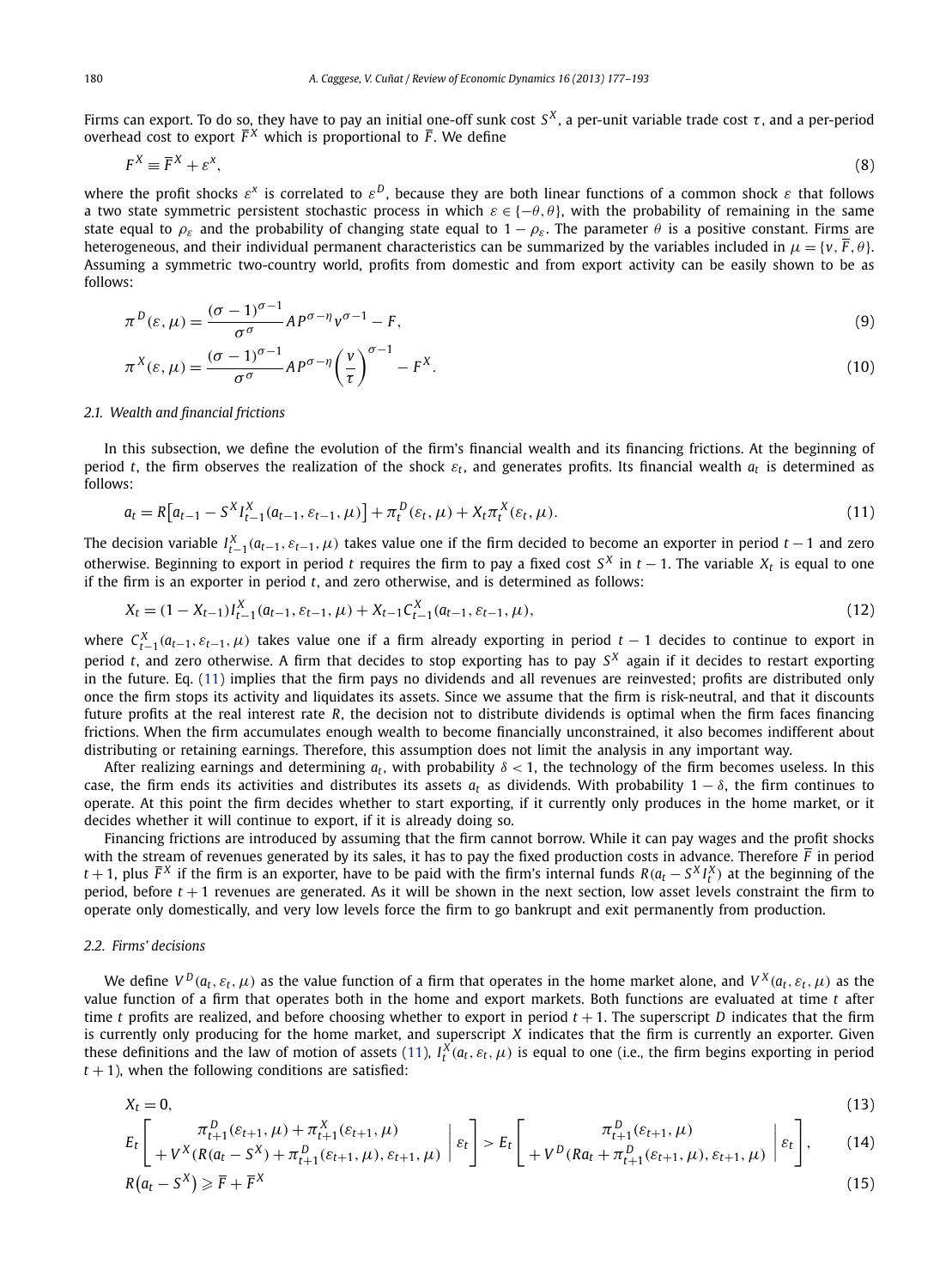<span id="page-4-0"></span>and is equal to zero otherwise. The left hand side of [\(14\)](#page-3-0) is the expected value, conditional on  $\varepsilon$ <sub>t</sub>, of choosing to start exporting. It includes expected time  $t + 1$  profits plus the expected value of the firm  $V^X(a_{t+1}, \varepsilon_{t+1}, \mu)$ , where  $a_{t+1}$  is reduced by the export cost  $S<sup>X</sup>$  paid in period *t*. Condition [\(14\)](#page-3-0) is satisfied if the left hand side is greater than the expected value of continuing only in the domestic market on the right hand side. This condition is written under the assumption that, once a firm decides in period *t* to export in the next period, it cannot reverse this decision, and produce only domestically in period  $t+1$ , after observing the realization of  $\varepsilon_{t+1}.^6$  Condition [\(15\)](#page-3-0) requires that the firm has enough wealth to fund the fixed costs for both the home production and exports, as well as the sunk cost *S<sup>X</sup>*. So it is feasible to start exporting.

Similarly, we also define the decision of continuing to export  $C_t^X(a_t, \varepsilon_t, \mu)$ , which is equal to 1 if the following conditions are satisfied:

$$
X_{t} = 1,
$$
  
\n
$$
\begin{bmatrix} \pi_{t+1}^{D}(\varepsilon_{t+1}, \mu) + \pi_{t}^{X}(\varepsilon_{t+1}, \mu) + V^{X}(Ra_{t+1}) & \pi_{t+1}^{D}(\varepsilon_{t+1}, \mu) \end{bmatrix}
$$
\n(16)

$$
E_{t}\left[\begin{array}{c} \pi_{t+1}^{D}(\varepsilon_{t+1},\mu)+\pi_{t}^{X}(\varepsilon_{t+1},\mu)+V^{X}(Ra_{t}) \\\ +\pi_{t+1}^{D}(\varepsilon_{t+1},\mu)+\pi_{t+1}^{X}(\varepsilon_{t+1},\mu),\varepsilon_{t+1},\mu)\end{array}\bigg|\varepsilon_{t}\right] > E_{t}\left[\begin{array}{c} \pi_{t+1}^{D}(\varepsilon_{t+1},\mu) \\\ +V^{D}(Ra_{t}+\pi_{t+1}^{D}(\varepsilon_{t+1},\mu),\varepsilon_{t+1},\mu)\end{array}\bigg|\varepsilon_{t}\right],\tag{17}
$$

$$
Ra_t \geqslant \overline{F} + \overline{F}^X,\tag{18}
$$

and is zero otherwise. Given these conditions, we now determine the value functions  $V^D(a_t, \varepsilon_t, \mu)$  and  $V^X(a_t, \varepsilon_t, \mu)$  as the net present value of future expected dividends. It is important to note that they are derived under the assumption that firms always seek to continue their activities and only exit either because of default, or because their technology becomes useless. Voluntary liquidation would be optimal when the value of  $V^D(a_t, \varepsilon_t, \mu)$  or  $V^X(a_t, \varepsilon_t, \mu)$  is negative – for example, conditional on a negative realization of  $\varepsilon$  when its persistence  $\rho_{\varepsilon}$  is very high. However, this outcome never occurs under the calibrated parameters, therefore, to simplify the analysis and notation, we choose not to consider it in the derivation of the model. The value of a home-producing firm is:

$$
V^{D}(a_{t}, \varepsilon_{t}, \mu) = 1(Ra_{t} \geq \overline{F}) \frac{1}{R} \left\{ I_{t}^{X}(a_{t}, \varepsilon_{t}, \mu) \left\{ \delta E_{t} \left[ R(a_{t} - S^{X}) + \pi^{D}(\varepsilon_{t+1}, \mu) + \pi^{X}(\varepsilon_{t+1}, \mu) \right] \right. \right. \\ \left. + (1 - \delta) E_{t} \left[ V^{X}(a_{t+1}, \varepsilon_{t+1}, \mu) \right] \right\} + \left[ 1 - I_{t}^{X}(a_{t}, \varepsilon_{t}, \mu) \left[ \delta E_{t} \left[ Ra_{t} + \pi^{D}(\varepsilon_{t+1}, \mu) \right] \right. \right. \\ \left. + (1 - \delta) E_{t} \left[ V^{D}(a_{t+1}, \varepsilon_{t+1}, \mu) \right] \right\} + 1(Ra_{t} < \overline{F}) a_{t} . \tag{19}
$$

 $1(Ra_t \geq F)$  is an indicator function that is equal to one if the argument is true and equal to zero otherwise. A value of zero implies that the firm cannot continue its activities in the next period because its internal funds are too low to finance the fixed costs of home production. In this case, the firm is forced to liquidate immediately and loses the net present value of its future profits. Symmetrically, the value of an exporting firm is:

$$
V^{X}(a_{t}, \varepsilon_{t}, \mu) = 1(Ra_{t} \geqslant \overline{F}) \frac{1}{R} \Big\{ C_{t}^{X}(a_{t}, \varepsilon_{t}, \mu) \big\{ \delta E_{t} \big[ Ra_{t} + \pi^{D}(\varepsilon_{t+1}, \mu) + \pi^{X}(\varepsilon_{t+1}, \mu) \big] + (1 - \delta) E_{t} \big[ V^{X}(a_{t+1}, \varepsilon_{t+1}, \mu) \big] \big\} + \big[ 1 - I_{t}^{X}(a_{t}, \varepsilon_{t}, \mu) \big] \big\{ \delta E_{t} \big[ Ra_{t} + \pi^{D}(\varepsilon_{t+1}, \mu) \big] + (1 - \delta) E_{t} \big[ V^{D}(a_{t+1}, \varepsilon_{t+1}, \mu) \big] \big\} + 1(Ra_{t} < \overline{F}) a_{t} . \tag{20}
$$

The previous expressions clarify the effect of financing frictions. Low financial wealth violates conditions [\(15\)](#page-3-0) and (18) and it constrains the firm to only operate in the domestic market. If wealth decreases further below the minimum level  $\bar{F}$ , the firm is forced to exit and to distribute its remaining assets as a dividends. These assumptions generate realistic firm dynamics, and can be interpreted as a shortcut for more-realistic models of firm dynamics with financing frictions.<sup>7</sup> One limitation of these assumptions is that they do not allow financing frictions to affect the firms' investments in variable inputs. This limitation keeps the model considerably easier to solve and more comparable to the standard model of [Melitz](#page-16-0) [\(2003\).](#page-16-0)

#### *2.3. Entry decision*

There is free entry in every period. New entrants have to pay an initial cost  $S^C$  to "establish the firm". This can be interpreted as a research and development cost to determine the characteristics of the product the firm will produce and sell. After paying this cost, firm *i* observes its type  $\mu_i = \{v_i, \overline{F}_i, \theta\}$ . At this point, the firm decides whether to pay a one-off fixed cost  $S^B_i$  to start the actual production process. Furthermore, we assume, for simplicity, that the firm always starts

<sup>6</sup> In other words, if conditional on *εt*+<sup>1</sup> exporting becomes unprofitable, the firm will decide to stop exporting at the end of period *t* + 1, and it will produce only domestically in period  $t + 2$ .

 $<sup>7</sup>$  For instance, [Clementi and Hopenhayn \(2006\)](#page-16-0) derive the optimal long-term bank-firm contract under asymmetric information. They show that under</sup> the optimal contract, firms are initially financially constrained. If successful, they gradually grow and become unconstrained. However, if unsuccessful they may go bankrupt even though their projects are profitable. Moreover, they also show that even with an i.i.d. shock to firm revenues, the model generates persistence and path dependence in firm dynamics. We will show in Section 3 that our model generates firm dynamics similar to those in [Clementi and](#page-16-0) [Hopenhayn \(2006\).](#page-16-0)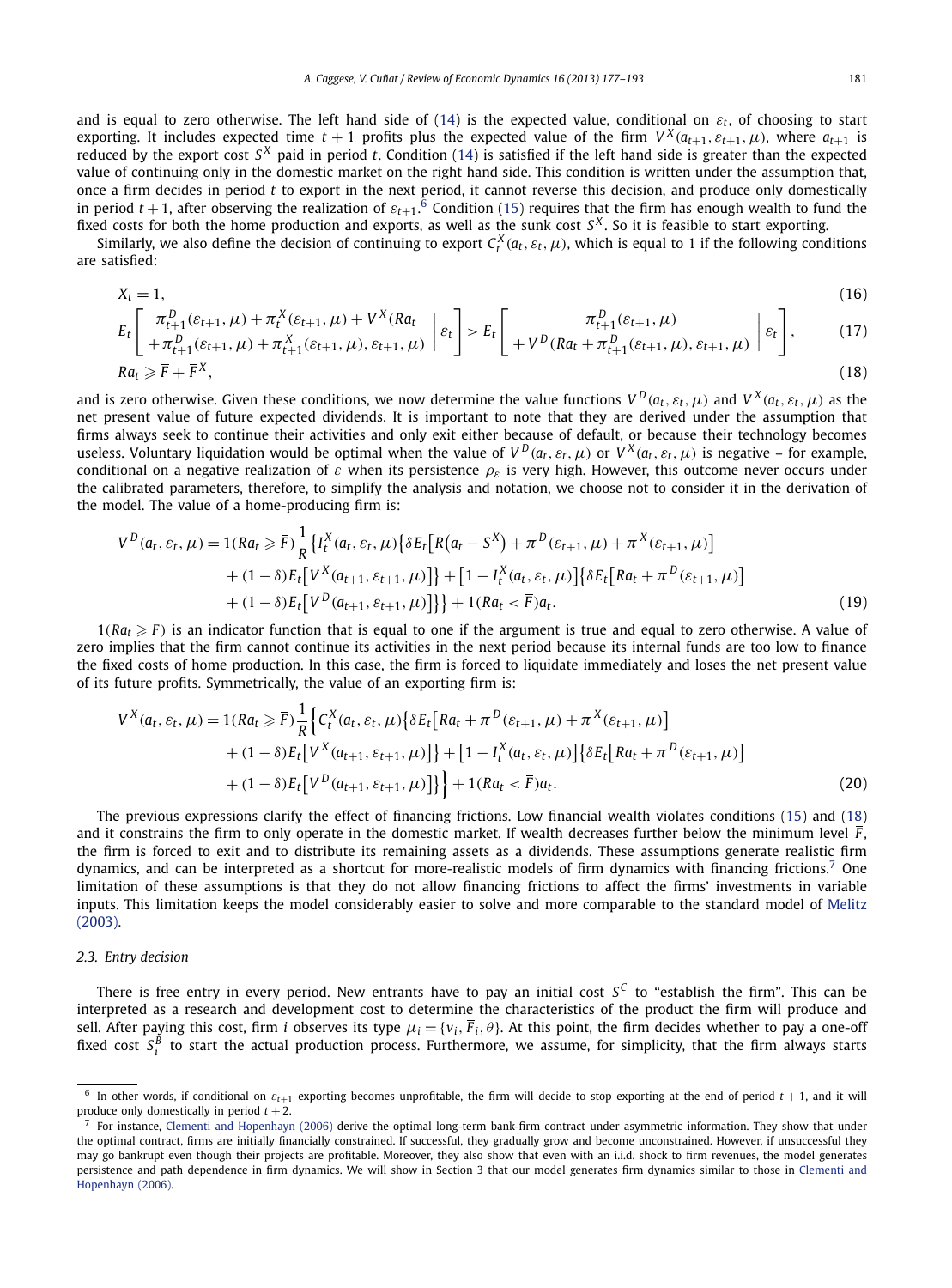<span id="page-5-0"></span>production in the home country only. The firm will decide to start production if the net present value of the business  $\Psi_i(a_{0i}, \mu_i)$  is profitable:

$$
E[V^{D}(a_{0i}, \varepsilon_{0i}, \mu_{i})] - S_{i}^{B} \equiv \Psi_{i}(a_{0i}, \mu_{i}) > 0,
$$
\n(21)

where  $a_{0i}$ , the initial wealth of the firm, is a function of  $v_i$ , and the operator *E* refers to the expectation concerning the initial shock  $\varepsilon_{0i}$ , which has equal probability to be either  $\theta$  or  $-\theta$ . The free-entry condition requires that, ex-ante, the expected value of paying  $S^C$  and learning  $\mu_i$  is zero:

$$
E\big\{\Psi_i(a_{0i},\mu_i) \bigm| \big[\Psi_i(a_{0i},\mu_i) > 0\big]\big\} - S^C = 0,\tag{22}
$$

where the operator *E* refers to the expectation concerning  $\mu_i$ . In equilibrium these equations determine the number and type of firms that enter the economy. This two-tiered structure allows us to study how expected financing constraints, which depend on the expected volatility of profits, influence the firms' decisions to pay  $S^B$  and begin production. In equilibrium, it induces some positive correlation between firm-level productivity and risk. This correlation is not essential for the main results of the model, but it provides an amplification mechanism, as more-productive firms are also those with higher bankruptcy risk. Importantly, we verify that this correlation is present in our empirical dataset of Italian manufacturing firms, and, consistent with the predictions of the model, is amplified by the presence of financing constraints.

#### *2.4. Industry equilibrium*

The steady state equilibrium is characterized by an aggregate price *P* , an aggregate quantity *Q* , and time invariant distributions of operating firms and of new entrants over the values of  $v, \overline{F}$ , a and  $\theta$  such that: Firm value is defined as the net present value of dividends and is determined by Eqs. [\(19\)](#page-4-0) and [\(20\)](#page-4-0). Existing firms that only produce domestically decide to start exporting according to Eqs. [\(14\)](#page-3-0) and [\(15\)](#page-3-0). Existing firms that are already exporting decide to continue exporting according to Eqs. [\(17\)](#page-4-0) and [\(18\)](#page-4-0). New entrants satisfy conditions (21) and (22).

The mass and distribution of firms over *v* determines the mass and distribution of prices. Aggregating these prices into the C.E.S. price index must yield the equilibrium aggregate price *P* . The presence of the exogenous exit probability *δ* ensures that the distribution of wealth across firms is non-degenerate.

# **3. Calibration**

The solution of the model is obtained using a numerical method (see Appendix A for details), and the time period is one year. We calibrate the parameters of the model to closely match the firm dynamics in our sample of Italian manufacturing firms.

# *3.1. Empirical dataset*

The moments used to calibrate the model and the reminder of the empirical analysis come from the Mediocredito Centrale surveys. The dataset is an unbalanced panel with annual balance-sheet data and profit and loss statements from 1995 to 2003, as well as qualitative information from three surveys conducted in 1997, 2000, and 2003. Each survey reports information about the activity of the firms in the three previous years and, in particular, it includes detailed information on exports and financing constraints. The dataset is intended to be a comprehensive sample of firms of all sizes and sectors. However, large firms are overrepresented and small firms are underrepresented relative to the Italian population of firms. Therefore, when calculating all moments and regressions we weight each firm according to its size measured by number of employees to ensure that the weighted sample is representative of the population. We construct population weights to match the Italian National Statistical Institute (ISTAT) census database in terms of the distribution of employees per firm. ISTAT contains the census of Italian firms. Because Mediocredito Centrale contains very few firms with fewer than ten employees, we censor both databases below ten employees. The calibration should, therefore, be interpreted as representative of the population of Italian firms with more than ten employees. The median number of employees in the sample is 34 with an average of 111 employees. On average, firms sell goods worth 10.7 million euros per year and have a total average book value of assets of 27 million euros. The fraction of firms exporting at least 5% of their output is 57 percent. Overall the database contains 6776 firms and 33,399 firm–year observations. See Appendix B for details.

Both in the calibration and to test the predictions of the model, we use a proxy for self-declared financing constraints. Firms report whether they had a loan application turned down recently, whether they desire more credit at the market interest rate and whether they would be willing to pay a higher interest rate than the market rate to obtain credit. We aggregate these three variables into a single variable *constrained* that takes value one if the firm answers yes to any of these three questions. According to this measure, 17 percent of the firms declare themselves to be financially constrained.<sup>8</sup>

Most of the variation of the financing constraints status is cross sectional. After averaging the constrained variable at a firm level, the standard deviation across firms is 0.29. If, instead, we calculate the within firm standard deviation it has an average across firms of 0.07.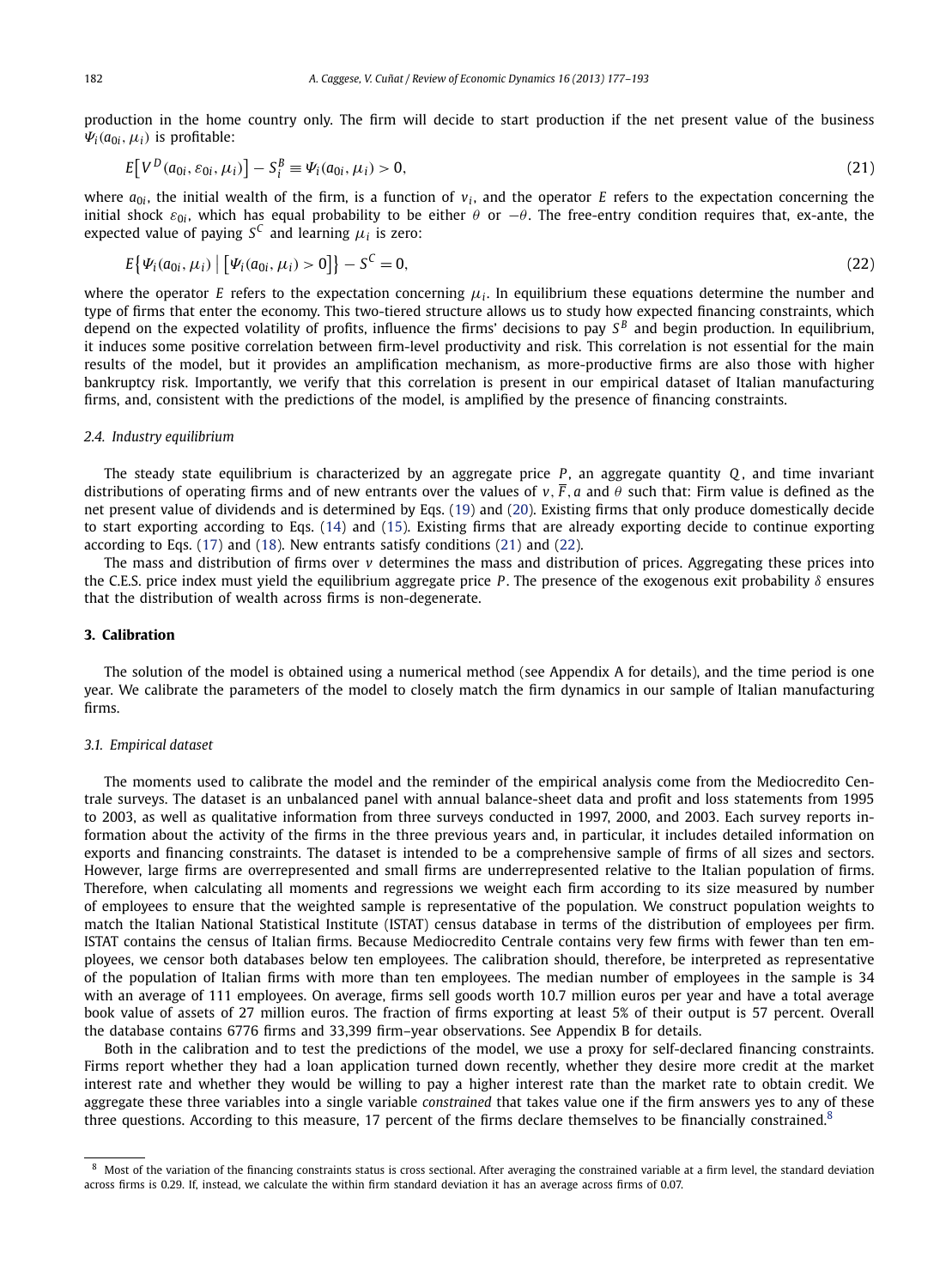<span id="page-6-0"></span>

| Table 1                |  |
|------------------------|--|
| Benchmark calibration. |  |

| Parameter                           |        | Moment to match                                                                                          | <b>Empirical moment</b> | Simulated moments |
|-------------------------------------|--------|----------------------------------------------------------------------------------------------------------|-------------------------|-------------------|
| A                                   | 2510   | Aggregate sales                                                                                          | 10,700                  | 10,640            |
| δ                                   | 0.035  | Share of exiting firms                                                                                   | 8.2%                    | 8.2%              |
|                                     | 0.02   | Average real interest rate                                                                               | 2%                      | 2%                |
| $\bar{F}$                           | 0.05   | Median ratio fixed costs/labor costs                                                                     | 0.29                    | 0.31              |
| θ                                   | 0.075  | Cross sectional volatility $\frac{\text{ebit}}{\text{total variable costs}}$                             | 0.060                   | 0.059             |
| $\overline{\sigma}_{\varepsilon}^2$ | 0.441  | Time series volatility of $\frac{\text{ebit}}{\text{total variable costs}}$                              | 0.034                   | 0.039             |
| $\rho_{\varepsilon}$                | 0.7    | Autocorrelation of <b>the select of the select of the Autocorrelation</b> of <b>total</b> variable costs | 0.21                    | 0.23              |
| υ                                   | 0.5    | Mean size divided by median size                                                                         | 1.54                    | 1.57              |
| λ                                   | 4      | Size of 75% percentile/median size                                                                       | 2.10                    | 2.07              |
| $S_c$                               | 0.01   | Weighted average of R&D/fixed costs                                                                      | 0.13                    | 0.11              |
| S                                   | 0.885  | Median $\frac{\text{ebit}}{\text{total variable costs}}$ 50% smaller firms                               | 0.023                   | 0.023             |
| $\gamma$                            | 2.0075 | Median $\frac{\text{ebit}}{\text{total variable costs}}$ 50% larger firms                                | 0.025                   | 0.024             |
| τ                                   | 1.25   | Ratio of exports to domestic sales <sup>a</sup>                                                          | 51%                     | 51%               |
| $\mu$                               | 0.52   | Exit rate from exporting <sup>a</sup>                                                                    | 4.9%                    | 1.7%              |
| $S^X$                               | 0.02   | Fraction of exporters <sup>a</sup>                                                                       | 57%                     | 58%               |
| а                                   | 1.3    | Fraction of financially constrained firms                                                                | $17\%$                  | 19%               |
| Other parameters                    |        |                                                                                                          |                         |                   |
| η                                   | 1.5    | From Costantini and Melitz (2007)                                                                        |                         |                   |
| $\sigma$                            | 4      | From Costantini and Melitz (2007)                                                                        |                         |                   |

<sup>a</sup> Exporters defined as exports  $> 5\%$  sales.

Firms that declare financing problems.

<sup>c</sup> Firms with not enough financial wealth to start exporting  $(w_t < S^X + \overline{F} + \overline{F}^X)$ .

#### *3.2. Benchmark calibration*

Our strategy is to calibrate the model to ensure that it not only matches the size distribution of firms in the empirical sample but also the dynamics of firms' financial assets conditional on the size distribution. We place a special emphasis on financial wealth because it determines how current and future expected financing constraints affect firms' decisions. To fit the model with the empirical data, we make the following assumptions. First, we assume that the constant value of the productivity of a new firm *i*,  $v_i$ , is equal to a common fixed component  $v$  plus a firm-specific component  $v_i^{\exp}$  drawn from an exponential distribution with mean  $\frac{1}{\lambda}$  and variance  $\frac{1}{\lambda^2}$ ,

$$
v_i = v + v_i^{\exp}.
$$

Second, we assume that the fixed component of the per period cost of a new firm *i*,  $\overline{F}_i$ , is drawn from a uniform distribution with mean  $\hat{F}_i = \overline{F} v_i^{\gamma}$  and support  $[\hat{F}_i - \vartheta, \hat{F}_i + \vartheta]$ . A value of  $\gamma$  equal to zero would make the parameters  $v$  and  $\overline{F}$  orthogonal. However, in this case, we would generate implausibly large profits of large firms relative to small firms. Therefore, in the calibration, a positive value of *γ* is necessary to match the profitability of firms conditional to size, and a positive value of  $\vartheta$  is necessary to match the cross-sectional distribution of profitability across firms.<sup>9</sup> Third, we assume that initial wealth  $a_{0i}$  and the sunk cost to begin production  $S_i^B$  are proportional to  $\hat{F}_i$ :

$$
a_{0i} = a\hat{F}_i
$$
 and  $S_i^B = s\hat{F}_i$ .

The assumptions regarding  $a_{0i}$  and  $S^B_i$  are necessary to generate realistic distributions of financing frictions and of volatility among both small and large firms.<sup>10</sup> Fourth, we assume that the per-period cost of exporting  $\bar F_i^X$  is a constant fraction of  $\bar F_i$ :

$$
\overline{F}_i^X = \kappa \, \overline{F}_i.
$$

Fifth, we model  $\varepsilon^D$  and  $\varepsilon^X$  as proportional to  $\varepsilon$  and to the firm's fixed cost:  $\varepsilon^D = \overline{F}\varepsilon$  and  $\varepsilon^X = \overline{F}^X \varepsilon$ . The parameter  $\theta$  that determines the volatility of  $\varepsilon$  is drawn for new firms from a uniform distribution with support  $[0, \bar{\theta}]$ .

Table 1 illustrates the choice of parameter values. All parameters are chosen simultaneously to match all empirical moments, even though each parameter is especially relevant for a subset of such moments. The parameters *v* and *λ* determine the probability distribution of the marginal productivity of new firms. Eqs. [\(4\)](#page-2-0) and [\(7\)](#page-2-0) imply a direct relationship between size and marginal productivity; therefore, these two coefficients are set to match two moments of the size distribution of

<sup>&</sup>lt;sup>9</sup> [Armenter and Koren \(2009\)](#page-15-0) also introduce heterogeneity in fixed costs. [Atkeson and Burstein \(2010\)](#page-15-0) justify a positive correlation between fixed costs and productivity based on innovation costs. More generally, [Das et al. \(2007\)](#page-16-0) explore different sources of firm heterogeneity.

<sup>&</sup>lt;sup>10</sup> Both assumptions are realistic.  $a_0$  can be interpreted as the initial endowment provided by equity holders. Firms with higher productivity *v* and higher  $\hat{F}$  are able to raise more equity and have more funds available to invest once they start production. Likewise,  $S^B_i$  is proportional to  $\hat{F}$ , because a firm with higher *v* and  $\hat{F}$  is larger in size and is assumed to require a higher initial sunk cost to begin operations.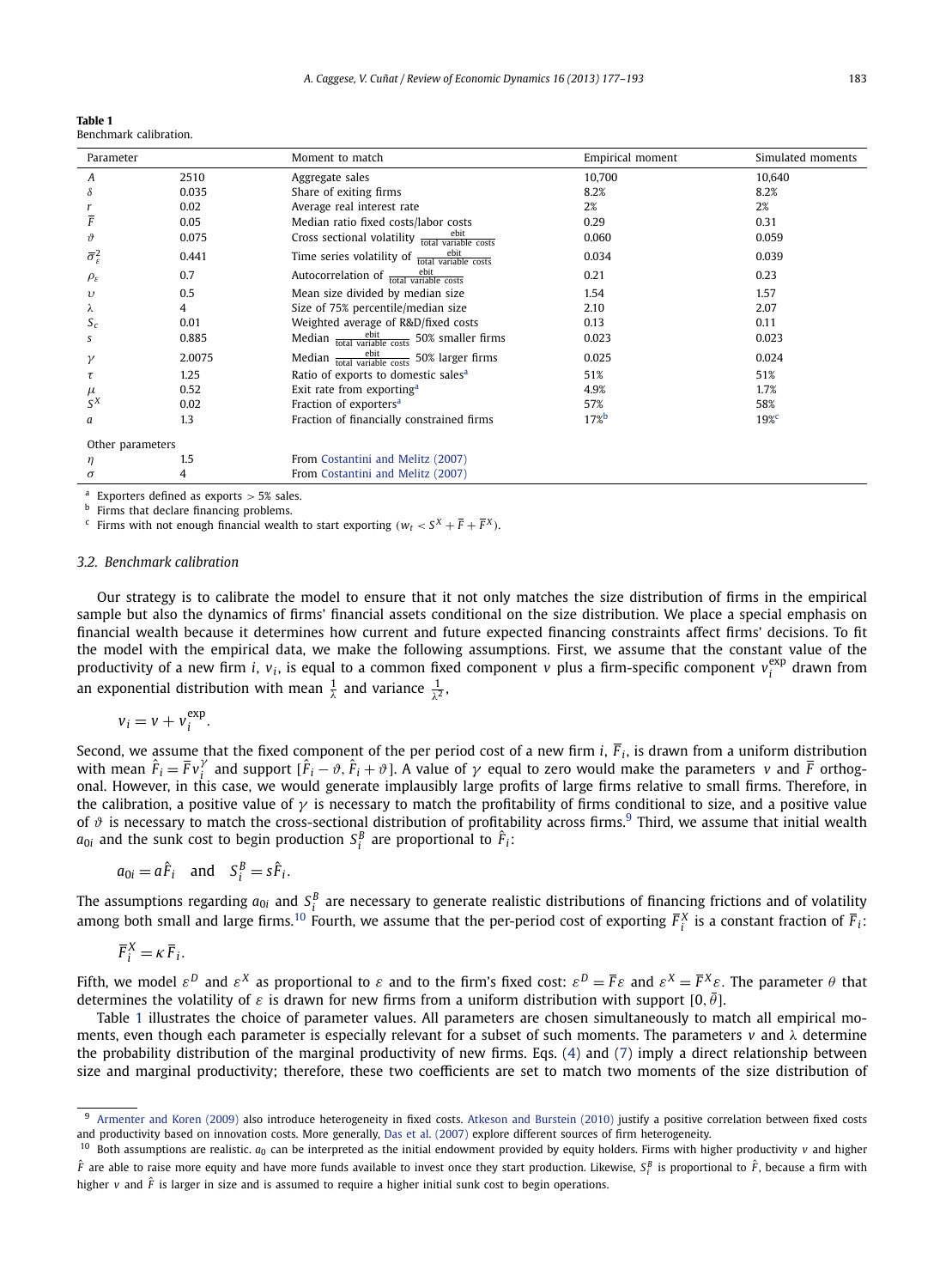firms: the mean size and the size of the 75th percentile, both relative to the median size. This feature is important because size is, empirically, one of the main determinants of the export decision. Conditional on *v* and *λ*, a second set of parameters determines the profitability of firms; the parameter *s* matches the average profitability in the industry, and the parameter *γ* matches how profitability varies with size.

The parameters  $\vartheta$ ,  $\theta$  and  $\rho_{\varepsilon}$  determine the variability of profits both across firms and for each firm over time, as well as their persistence. As mentioned above, these parameters are of fundamental importance in the presence of financing frictions. The level and the volatility of profits shape the distribution of financial assets across firms, and determine current and future expected financing constraints and the probability of default.

The next set of parameters,  $\bar{F}$ ,  $\delta$ ,  $\mu$ ,  $S^X$  and  $\tau$ , match entry and exit, in both the home and foreign markets, and average investment rates. The parameter  $\bar{F}$  matches the ratio of fixed overhead costs over labor cost. We follow [Costantini and Melitz](#page-16-0) [\(2007\)](#page-16-0) and proxy the fixed overhead costs using the aggregate wages of white collar workers. In our dataset we have the information about the number of white and blue collar workers, but only total wages. [Manasse et al. \(2004\)](#page-16-0) study a sample of Italian manufacturing firms and report an average wage premium of 20% in 1997 for skilled vs. non-skilled workers. Given that we have the same disaggregation of worker types that Manasse et al. do, we can use this wage premium to calculate an estimate of the wage of white collar workers in our sample. The result is a median ratio of wages of white collar over total wages that ranges from 30% (data from the 1995 survey) to 31% (data from the 2003 survey).

The parameter *δ*, the probability of exogenous exit, matches the share of employment held by entrants and exiting firms for Italian manufacturing firms. As we do not have entry and exit in our empirical sample, we obtain this information from [Bartelsman et al. \(2005\),](#page-15-0) who analyze a similar sample of Italian manufacturing firms. The parameters *μ*, *S <sup>X</sup>* and *τ* jointly match the fraction of exporting firms, the fraction of exports over total output, and the weighted average of firms that stop exporting.

Among the other parameters, the scale parameter *A* matches total sales; the initial endowment parameter *a* matches the fraction of financially-constrained firms; and the average real interest rate is set equal to two percent, which is consistent with the average short-term real interest rates in Italy in the sample period. Finally, the parameter *S<sup>C</sup>* , the initial cost to observe the firm's type  $\mu_i$ , is calibrated by assuming that it is a "research and development" (R&D) cost to determine the characteristics of the new product to be produced. We proxy this cost with the R&D information present in the surveys of our sample, where firms not only report how much they spent on R&D but also how much of this expenditures is directed to the development and introduction of new products. Therefore, we calibrate *S<sup>C</sup>* so that the weighted average of the ratio  $S^{C}/\overline{F}_{i}$  matches the weighted average of the ratio of R&D expenditure to introduce new products divided by fixed overhead costs. This empirical moment is likely to be a noisy proxy of the effective cost of R&D for a new firm, and we also provide some sensitivity analysis of the main results for values of *S<sup>C</sup>* equal to 50% and 200% of the calibrated value.

For the two remaining elasticity parameters we follow [Costantini and Melitz \(2007\)](#page-16-0) and we set *σ* equal to 4 and *η* equal to 1.5.11

Table [1](#page-6-0) shows that the parameter values allow the model to match the chosen moments reasonably well. Importantly, the moments in the calibrated model are very similar to the empirical ones concerning the level, volatility and cross-sectional dispersion of profits, the size distribution, and the entry and exit dynamics. The only moment that proved difficult to match accurately is the fraction of firms ceasing to export. Our simulated industries generate too few firms ceasing to export, as is the case in several other papers in the literature.<sup>12</sup>

#### *3.3. Main channels and alternative calibrations*

We use the calibrated model to analyze value functions, policy functions, and the distribution of firms. In the model, financial factors affect firms by limiting their ability to invest, and determining entry and the industry equilibrium. Because of these multiple interacting factors, it is useful to define four distinct effects:

(i) First, there is a direct effect. If the liquidity constraint [\(15\)](#page-3-0) is not satisfied, a firm is unable to begin exporting because of insufficient internal funds.

(ii) Second, there is a "precautionary saving effect". Even if a firm has enough internal funds to begin exporting, it may wait to do so for precautionary reasons, fearing future financing constraints and bankruptcy risk in the event of future negative profits shocks.

(iii) Third, there is a "bankruptcy selection effect". Financing frictions generate a positive correlation between productivity and volatility among operating firms. After paying the initial R&D cost  $S<sup>C</sup>$ , firms learn their productivity and risk levels. The higher the expected volatility of profits, the higher the probability of going bankrupt during the first years of operations and the higher the minimum level of productivity required by firms to decide to pay the setup cost  $S<sup>B</sup>$  and start production.

<sup>&</sup>lt;sup>11</sup> The value of  $\sigma$ , the elasticity of substitution between varieties, is in line with [Bernard et al. \(2003\),](#page-15-0) who calculate a value of 3.79 using plant level data. The difference between this value and the value of *η*, the industry price elasticity of demand, is consistent with [Broda and Weinstein \(2006\),](#page-16-0) who estimate that the elasticity of substitution falls between 33% to 67% moving from the highest to the lowest level of disaggregation in industry data.

<sup>&</sup>lt;sup>12</sup> [Ruhl and Willis \(2008\)](#page-16-0) show that the fraction of firms exiting the export market and becoming domestic firms is very difficult to match in the standard models of heterogeneous firms. They propose a model in which export demand grows over time to attenuate this problem. An alternative approach, based on experimentation with exports can be found in [Albornoz et al. \(2012\).](#page-15-0)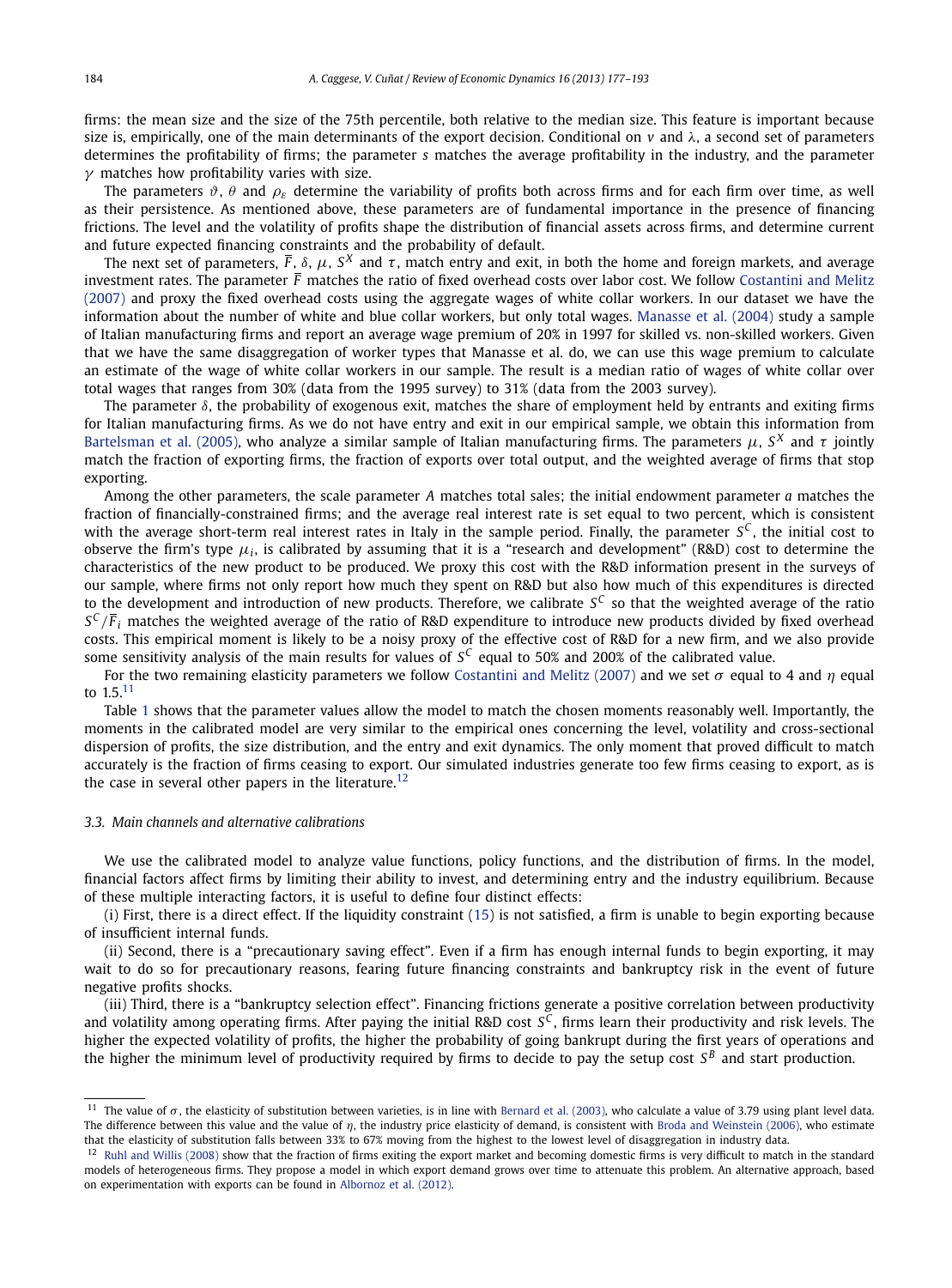**Table 2** Alternative calibrations.

|                      | Parameter calibration                          |                                   | Moment to match                                                              |        | Simulated industry                             |                                   |
|----------------------|------------------------------------------------|-----------------------------------|------------------------------------------------------------------------------|--------|------------------------------------------------|-----------------------------------|
|                      | Financial<br>frictions,<br>costless<br>default | Without<br>financial<br>frictions |                                                                              | moment | Financial<br>frictions,<br>costless<br>default | Without<br>financial<br>frictions |
| A                    | 2510                                           | 2505                              | Aggregate sales                                                              | 10,700 | 10,656                                         | 10,658                            |
| δ                    | 0.03                                           | 0.041                             | Employment share of exiting firms                                            | 8.2%   | 8.2%                                           | 8.2%                              |
|                      | 0.02                                           | 0.02                              | Average real interest rate                                                   | 2%     | 2%                                             | 2%                                |
| $\overline{F}$       | 0.05                                           | 0.05                              | Median ratio fixed costs/labor costs                                         | 0.29   | 0.31                                           | 0.31                              |
| θ                    | 0.055                                          | 0.075                             | Cross sectional volatility $\frac{\text{ebit}}{\text{total variable costs}}$ | 0.060  | 0.060                                          | 0.061                             |
| $\bar{\theta}$       | 0.381                                          | 0.331                             | Time series volatility of $\frac{\text{ebit}}{\text{total variable costs}}$  | 0.034  | 0.042                                          | 0.042                             |
| $\rho_{\varepsilon}$ | 0.7                                            | 0.7                               | Autocorrelation of $\frac{\text{ebit}}{\text{total variable costs}}$         | 0.21   | 0.22                                           | 0.23                              |
| υ                    | 0.5                                            | 0.5                               | Mean size divided by median size                                             | 1.54   | 1.55                                           | 1.58                              |
| λ                    | 4                                              | 3.5                               | Size of 75% percentile/median size                                           | 2.10   | 2.10                                           | 2.07                              |
| $S_c$                | 0.01                                           | 0.01                              | Weighted average of R&D/fixed costs                                          | 0.13   | 0.12                                           | 0.11                              |
| S                    | 1.15                                           | 1.05                              | Median $\frac{\text{ebit}}{\text{total variable costs}}$ 50% smaller firms   | 0.023  | 0.21                                           | 0.25                              |
| γ                    | 2.0075                                         | 2.0127                            | Median $\frac{\text{ebit}}{\text{total variable costs}}$ 50% larger firms    | 0.025  | 0.24                                           | 0.26                              |
| τ                    | 1.25                                           | 1.25                              | Ratio of exports to domestic sales <sup>a</sup>                              | 51%    | 51%                                            | 51%                               |
| $\mu$                | 0.522                                          | 0.53                              | Exit rate from exporting <sup>a</sup>                                        | 4.9%   | 0.20%                                          | 2.9%                              |
| $S^X$                | 0.02                                           | 0.02                              | Fraction of exporters <sup>a</sup>                                           | 57%    | 59%                                            | 59%                               |
| a                    | 1.35                                           | 100                               | Fraction of financially constrained firms                                    | $17\%$ | $17\%$ <sup>c</sup>                            | 0%                                |

<sup>a</sup> Exporters defined as exports *>* 5% sales.

**b** Firms that declare financing problems.

<sup>c</sup> Firms with not enough financial wealth to start exporting  $(w_t < S^X + \overline{F} + \overline{F}^X)$ .

(iv) Fourth, there is a "competition" effect induced by the patterns of entry and endogenous exit via bankruptcy. Firms face some probability of inefficient default in the early stage of their operation. This discourages entry, reduces competition, and increases expected profits. In other words, the expected profits in the industry are upward-sloping. Lower profits expected at an early stage, because of the default risk, are compensated by reduced competition and higher profits for the firms that survive their early periods of activity and accumulate enough wealth to avoid future default.

We are able to partially disentangle these different effects by comparing the calibrated benchmark model, in which all four effects are active, with two alternative calibrations: first, an industry with "financial frictions and costless default". In this industry, we assume that default is not costly, because defaulting firms can be sold at their continuation value (the net present value of profits), which is distributed as dividends. In this industry the direct effect (i) is active, while effects (ii), (iii) and (iv) are not, hence there is no role for precautionary saving and the selection of firms is not driven by bankruptcy risk.<sup>13</sup> Second, an industry without financial frictions. In this case initial wealth  $a_0$  is set sufficiently high to ensure that no firm is ever financially constrained and no firm ever goes bankrupt during its lifetime. In this calibration none of the four effects are present, although there are still firm selection effects that are not driven by the risk of bankruptcy. Financing imperfections are responsible for both default risk and for binding liquidity constraints, and therefore the comparison between the benchmark model and the model without financing frictions is the most appropriate to quantify their importance. However, in some of the figures and tables of the next sections, we will also focus on the intermediate model with financing frictions and costless default. This is useful to disentangle the direct effect (i) from the indirect effects (ii)–(iv).

The details for these two alternative calibrations are shown in Table 2. All parameters are re-calibrated, such that all of the empirical moments matched in the benchmark calibration are also matched in these alternative models. The main differences in the parameters of the industry without financing frictions, with respect to the benchmark calibration, are: a smaller value of *θ* (to match the volatility of operating firms); a smaller value of *λ* (to match the size distribution of firms); a large value of *μ* (to match the frequency of exporting firms); and a larger value of *σ* (to match entry and exit dynamics). In Section 4, we will calculate the changes in aggregate productivity for each of these simulated industries when trade is not allowed. Recalibrating the model in each case is, therefore, important to quantify the consequences of financing frictions and default risk on the reallocation gains from trade liberalization.

# *3.4. Value functions, export decision rules and the distribution of firms in the simulated industry*

The value functions (net of financial assets *a*) and export status of two firms are shown in Fig. [1](#page-9-0) as functions of firms' assets *a* over the average industry sales. One firm has low productivity and low profit volatility, while the other is a high productivity and high-risk firm.<sup>14</sup> The low-risk low-productivity firm begins exporting as soon as the financing constraint [\(15\)](#page-3-0) is satisfied. It also has a relatively flat value function, as the risk of going bankrupt is low for all values of *a*. Conversely,

<sup>&</sup>lt;sup>13</sup> This comparison model shares some features with [Suwantaradon \(2012\).](#page-16-0)

<sup>&</sup>lt;sup>14</sup> In this example we measure productivity as the average cost of production. A similar example can be constructed by measuring it with marginal productivity. Note also that the non-smooth profile of the value function for the high risk firm is caused by the discrete nature of the profits shock *ε*.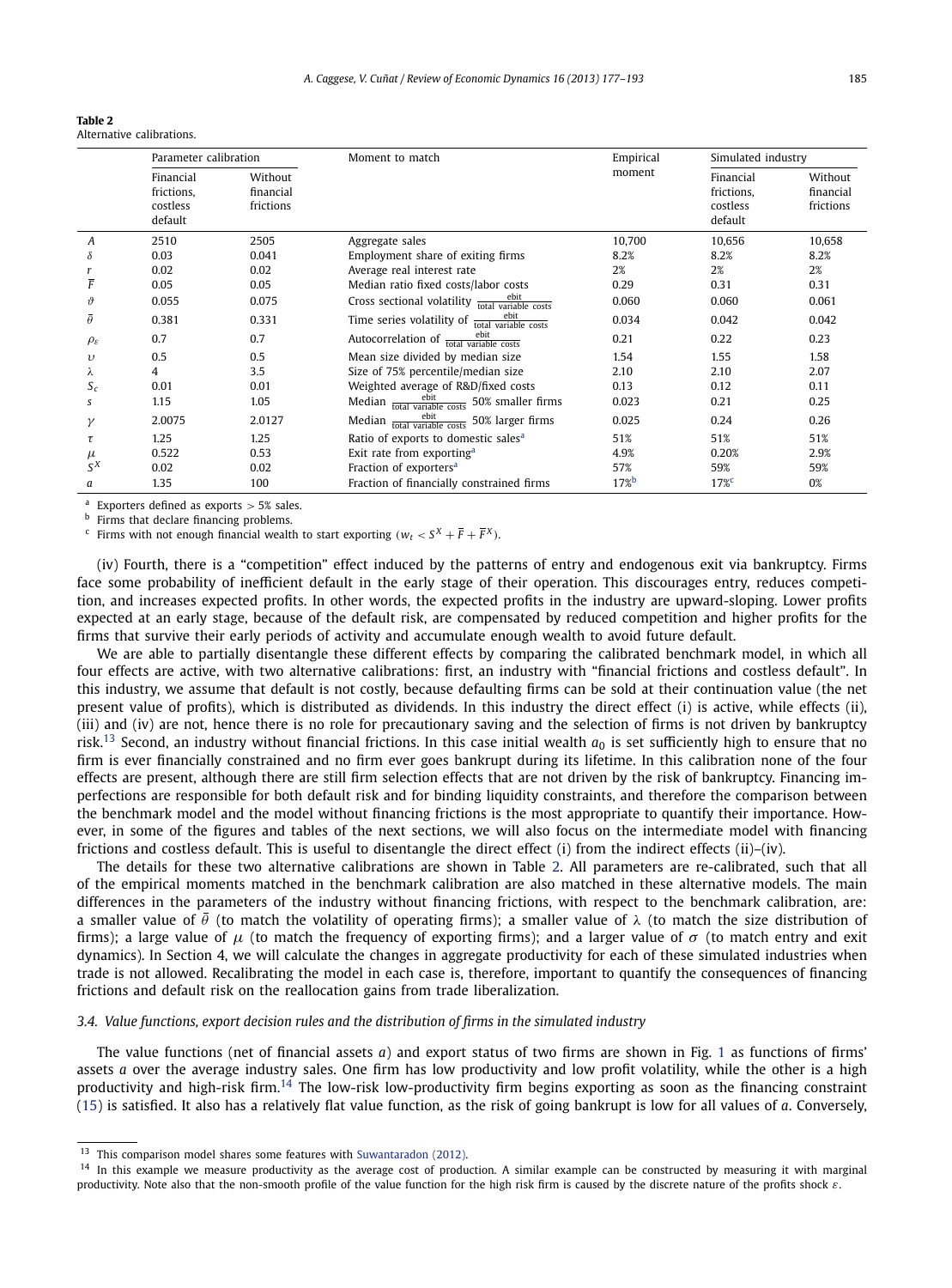<span id="page-9-0"></span>

**Fig. 1.** Value functions.

when assets are low, the high productivity high-volatility firm may go bankrupt, so it accumulates wealth above what is required by [\(15\)](#page-3-0) before beginning to export as a form of precautionary saving. Bankruptcy risk is especially important for more productive firms because the wedge between their expected discounted profits and their liquidation value is higher. Moreover, selection makes more productive firms, on average, more volatile.

Fig. [2](#page-10-0) shows the implied dynamics at the firm level. Fig. [2A](#page-10-0) illustrates the accumulation of financial assets over time for the benchmark industry with financial frictions and costly default. As active firms never pay dividends, wealth increases over time. More volatile firms accumulate wealth more rapidly because they are on average more productive due to the bankruptcy selection effect. Fig. [2B](#page-10-0) shows the probability of exporting for the same firms. Low-volatility firms begin exporting earlier even though they are less profitable and accumulate wealth slowly. This effect is caused by precautionary saving and the direct effect of the financing constraint [\(15\)](#page-3-0). To isolate this direct effect, Fig. [2C](#page-10-0) compares the high-volatility firms in Fig. [2B](#page-10-0) with the high-volatility firms in the calibrated industry with financing frictions and costless default. The figure shows that most of the effect in Fig. [2B](#page-10-0) is due to precautionary saving as firms start to export much earlier when default is not costly.

Fig. [3](#page-11-0) illustrates the distributional features of the simulated industries. Panel A shows the fraction of exporting firms for each marginal productivity in the benchmark industry and the industry without financing frictions.<sup>15</sup> In both industries, more productive firms are more likely to start exporting. However financing frictions worsen the selection of firms into exporting. More productive firms export less and, simultaneously, some low-risk/low-productivity firms, which would not export in the absence of financing frictions, export in the industry with default risk due to lower competition from productive firms. Panel B shows the distribution of firms over volatility levels. For the financially-constrained industry, volatility reduces the incentives both to start activity in the home sector and to start exporting. Conversely, for the industry without financing constraints, both the fraction of active firms and the fraction of exporting firms increase in volatility. This is an "option value" effect: Because the profit shock is persistent, higher volatility also means higher expected profits from exports when the shock is positive.

#### *3.5. Comparison between the model and the empirical dataset*

In this section we evaluate the model using our empirical dataset, and we show that financing frictions and default risk play an important role in generating some key features of the data. In the first two columns of Table [3,](#page-11-0) we empirically verify the positive correlation between firm productivity and its volatility generated by the selection effect. The measure of firm productivity is the TFP variable, described in Appendix B. The measure of volatility is the firm-level standard deviation of this same measure. The volatility variable is then interacted with measures of the predicted intensity of financing constraints at the sector level. These are the dummy variables *highconstrained*, *midconstrained*, accounting for the top and middle third of sectors in terms of predicted financing constraints. (*lowconstrained* being the omitted group).<sup>16</sup>

The results in columns 1 and 2 show that, indeed, productivity is correlated with its volatility and that this correlation is higher for those firms that are more constrained.<sup>17</sup>

<sup>&</sup>lt;sup>15</sup> The distribution of marginal productivity over producing firms is by construction almost identical among the two industries, because we calibrate the same size distribution of firms, and is therefore omitted.

<sup>&</sup>lt;sup>16</sup> In terms of the model, the TFP variable captures v,  $\overline{F}$ ,  $\overline{F}^X$  and  $\varepsilon_t$ . The firm-level standard deviation of the TFP variable captures  $\varepsilon_t \overline{F}$  and  $\varepsilon_t \overline{F}^X$ . Regarding the financing constraints variables, the first stage of the procedure to compute these predicted values uses instrumental variables that have a low correlation with firm level productivity (see Appendix B for details). Therefore the correlation between the predicted financing constraints and the productivity measure is 0.03, implying that the interacted variables represent comparable populations of firms in terms of productivity but with different levels of financing constraints.

<sup>17</sup> The coefficients in column 1 imply that the correlation between volatility and productivity is 0.0351 for the most constrained industries and −0*.*0041 for the least constrained industries. We calculate the same coefficient for our simulated industries obtaining values of 0.0519 for the industry with financing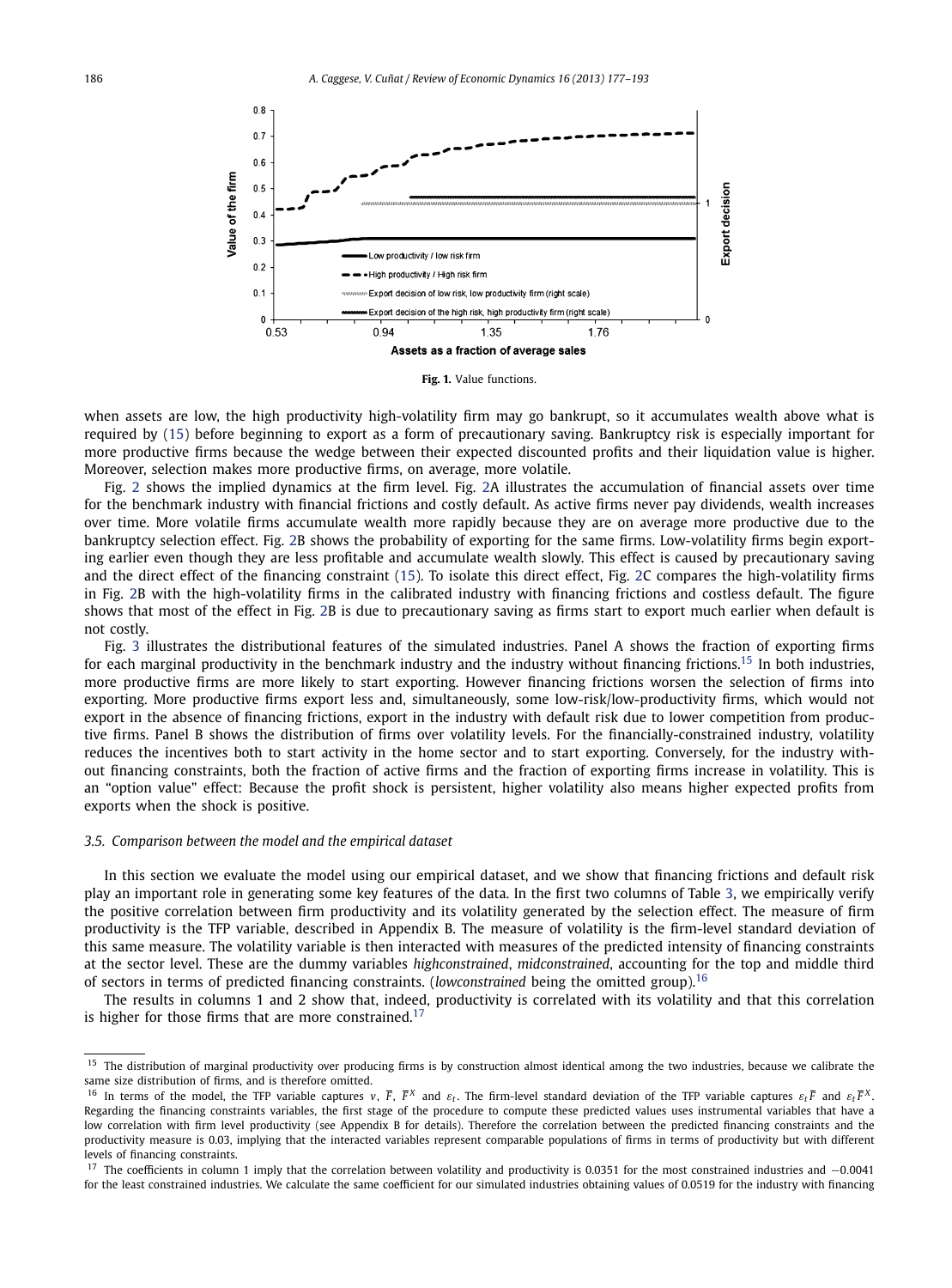<span id="page-10-0"></span>

**Fig. 2.** Firm dynamics.

In column 3 of Table [3](#page-11-0) we provide empirical evidence consistent with the prediction that financing frictions distort selection into export away from the most productive firms. More specifically, we test whether financing constraints lower the predictive power of firm productivity on exports. Confirming the predictions of the model, the coefficient of productivity on the export status of the firm becomes smaller as financing constraints become tighter, beginning with a positive coefficient and ending with an insignificant one for the most constrained firms (i.e. the composition of the coefficients of TFP and highconstrained *x* TFP). Finally, column 4 confirms the prediction that volatility is more positively related to export for unconstrained than for constrained firms.

frictions and default risk, and −0.0053 for the industry without financing frictions. For the simulated data, we estimate productivity using average production costs. We regress the standard deviation of productivity calculated for each firm on the average productivity for the same firm and a constant. Because the time series is short in the empirical data, in the simulated data we only consider a time series of 10 years for each firm.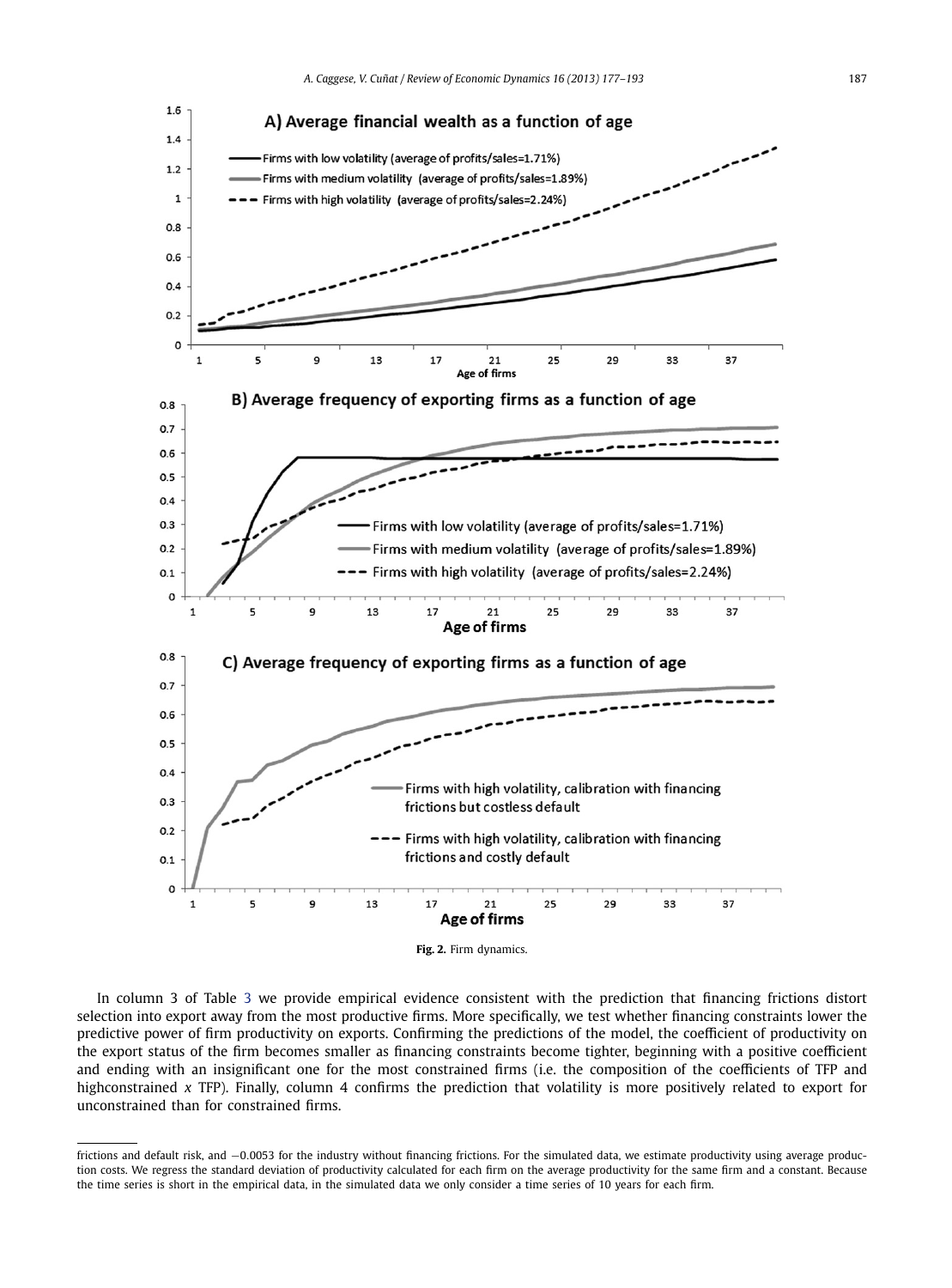<span id="page-11-0"></span>

**Fig. 3.** Distribution of firms over productivity and volatility levels.

| lab |  |
|-----|--|
|-----|--|

Regression results.

| Dependent variable           |            | 2          | 3           |                                | 4           |
|------------------------------|------------|------------|-------------|--------------------------------|-------------|
|                              | sdTFP      | sdTFP      | Export      |                                | Export      |
| <b>TFP</b>                   | $-0.004*$  | $0.010***$ | $0.060***$  | TFP                            | $0.032***$  |
|                              | [0.002]    | [0.002]    | [0.010]     |                                | [0.007]     |
| Midconstrained $\times$ TFP  | $0.019***$ | 0.00049    | 0.018       | sdTFP                          | $0.759***$  |
|                              | [0.003]    | [0.003]    | [0.012]     |                                | [0.069]     |
| Highconstrained $\times$ TFP | $0.039***$ | $0.013***$ | $-0.059***$ | Midconstrained $\times$ sdTFP  | $-0.092$    |
|                              | [0.004]    | [0.003]    | [0.012]     |                                | [0.092]     |
|                              |            |            |             | Highconstrained $\times$ sdTFP | $-0.741***$ |
|                              |            |            |             |                                | [0.091]     |
| Controls <sup>a</sup>        | No         | Yes        | Yes         | Controls                       | Yes         |
|                              |            |            |             |                                |             |
| Observations                 | 33.375     | 33,375     | 29.237      |                                | 29.236      |
| $R$ -squared                 | 0.005      | 0.448      | 0.161       |                                | 0.094       |

TFP is total factor productivity, measured as the residual of a translog specification that uses capital and employment and is estimated at a 2 digit Ateco sector level on 3 year windows. sdTFP corresponds to the standard deviation of the TFP measure calculated at a 2 digit sector–year level. Midconstrained is a dummy for the middle third quantile of the predicted financing constrained firms using the relationship lending instrumental variables. Constraints are aggregated at a sector level for columns 3 and 4. Similarly Highconstrained is a dummy variable for the top third quantile of predicted financing constraints. Controls in columns 2, 3 and 4 include the log of real total assets, age, age squared, year dummies, and regional dummies. Column 3 also includes 2 digit sector dummies. Standard errors in brackets. \*\*\*, \*\*, \* denote significance at a 1%, 5% and 10% level respectively.

<sup>a</sup> Controls are: log assets, age, age squared, year, sector and regional dummies.

Table [4](#page-12-0) shows the extent to which the simulated industries are able to match some selected empirical moments that were not targeted in the calibration. The table shows, first, the exit hazard rate.<sup>18</sup> The benchmark industry with financing frictions and default risk replicates well the hump shape in the hazard rate, with a peak probability of exit in year two of 9.3 percent versus 11 percent in the empirical data. The higher empirical value likely reflects reasons other than financing problems, such as learning about the firm's own productivity, that lead firms to exit early. The industry with financing frictions and costless default also replicates the hump shape, with generally higher exit rates. Since default is not costly in this industry, more firms enter and more young firms default every period. Conversely in the industry without frictions, firms only exit with the exogenous probability *δ* and there is not a hump shaped age profile of exit.<sup>19</sup> The lower section of Table [4](#page-12-0) shows the relation of export with size, age and productivity. In the empirical sample, the intensity of exports does not change with age, while is instead very heterogeneous in the size and productivity dimensions.<sup>20</sup> This feature cannot be replicated by the unconstrained simulated industry or the constrained industry with costless default, as exporting is

<sup>&</sup>lt;sup>18</sup> We take the information on the probability of exit of Italian manufacturing firms from [Audretsch et al. \(1999\),](#page-15-0) who analyze a dataset similar to ours.

<sup>&</sup>lt;sup>19</sup> On the one hand bankruptcy is ruled out by construction in this industry, as firms can always pay their fixed costs. On the other hand, although voluntary exit is in theory possible for these firms, it never happens under the set of calibrated parameters.

 $20$  The lack of positive relation between age and export intensity in the data is because the Mediocredito surveys primarily targeted firms that had been in operation for at least four years at the time of each survey, and therefore underrepresent young firms. For example, [Cirillo \(2009\)](#page-16-0) documents that in 1998, in the Italian manufacturing industry, 24 percent of firms were younger than six years old. In our sample, this percentage is only 9.5 percent.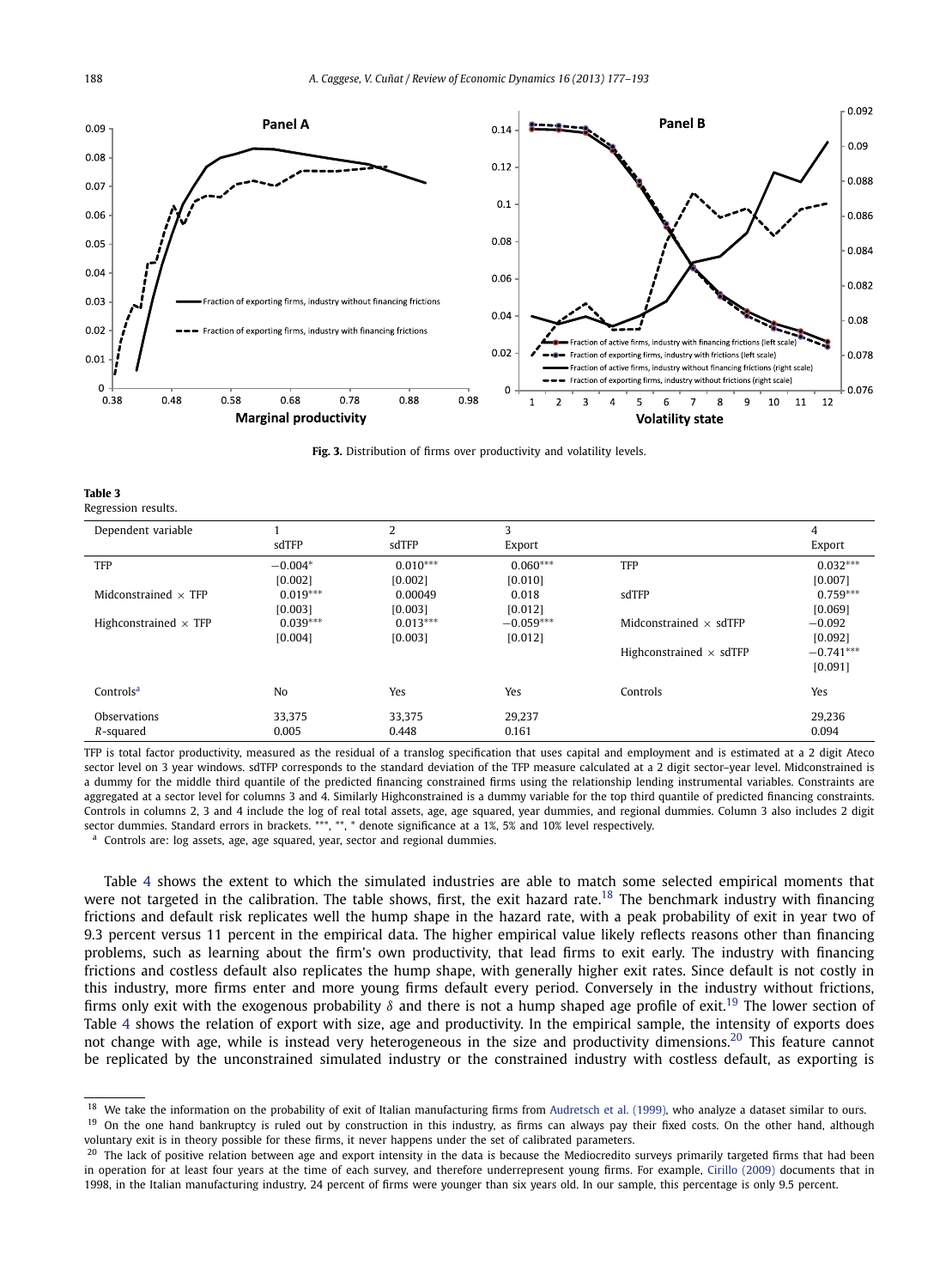# <span id="page-12-0"></span>**Table 4**

|  | Model validation. |
|--|-------------------|
|--|-------------------|

| Moments                                                                                                | Empirical data | Simulated data                                             |                                                              |                                         |
|--------------------------------------------------------------------------------------------------------|----------------|------------------------------------------------------------|--------------------------------------------------------------|-----------------------------------------|
|                                                                                                        | Full sample    | Industry with<br>financing frictions<br>and costly default | Industry with<br>financing frictions<br>and costless default | Industry without<br>financing frictions |
| Hazard rate 1 year after starting                                                                      | 9.4%           | 3.7%                                                       | 3.6%                                                         | 4.1%                                    |
| Hazard rate 2 years after starting                                                                     | 11.0%          | 9.3%                                                       | 12.1%                                                        | 4.1%                                    |
| Hazard rate 3 years after starting                                                                     | 8.3%           | 6.2%                                                       | 7.6%                                                         | 4.1%                                    |
| Hazard rate 4 years after starting                                                                     | 9.4%           | 5.0%                                                       | 6.0%                                                         | 4.1%                                    |
| Hazard rate 5 years after starting                                                                     | 8.6%           | 4.5%                                                       | 5.7%                                                         | 4.1%                                    |
| Hazard rate 6 years after starting                                                                     | 5.8%           | 4.2%                                                       | 4.7%                                                         | 4.1%                                    |
| % of exporters, firms < 33% size percentile                                                            | 49%            | 8.8%                                                       | 3.8%                                                         | 0%                                      |
| % of exporters, firms between 33% and 66% size                                                         | 56%            | 74.9%                                                      | 76.8%                                                        | 74.4%                                   |
| % of exporters, firms between 66% and 100% size                                                        | 74%            | 83.1%                                                      | 91.0%                                                        | 86.3%                                   |
| % of exporters, firms < 33% percentile of age                                                          | 57%            | 25.2%                                                      | 33.6%                                                        | 53.9%                                   |
| % of exporters, firms between 33% and 66% of age                                                       | 57%            | 68.3%                                                      | 68.6%                                                        | 60.8%                                   |
| % of exporters, firms between 66% and 100% of age                                                      | 58%            | 76.9%                                                      | 73.1%                                                        | 61.1%                                   |
| % of exporters, firms < 33% productivity percentile<br>% of exporters, firms between 33% and 66% prod. | 49%<br>57%     | 25.1%<br>70.2%                                             | 15.5%<br>72.7%                                               | 5.9%<br>81.3%                           |
| % of exporters, firms between 66% and 100% prod.                                                       | 65%            | 77.4%                                                      | 86.6%                                                        | 85.6%                                   |

#### **Table 5**

Increase in productivity after a trade liberalization, in different industries.

|                                                                                               | No financing<br>frictions              | Financing frictions<br>and costless default | Financing frictions<br>and costly default |
|-----------------------------------------------------------------------------------------------|----------------------------------------|---------------------------------------------|-------------------------------------------|
|                                                                                               | Panel A: Reallocation gains from trade |                                             |                                           |
| % change in weighted average of average cost                                                  | 3.38%                                  | 3.31%                                       | 2.55%                                     |
| (% change relative to unconstrained industry)                                                 | (100%)                                 | (91.2%)                                     | (75.5%)                                   |
| % change in weighted average of marginal cost                                                 | 3.61%                                  | 3.33%                                       | 2.78%                                     |
| (% change relative to unconstrained industry)                                                 | (100%)                                 | (91.8%)                                     | (77.0%)                                   |
| Panel B: Selected statistics for the industries with no trade relative to the open industries |                                        |                                             |                                           |
| Average $\frac{\text{profits}}{\text{labor cost}}$ <sup>a</sup>                               | 117%                                   | 116%                                        | 114%                                      |
| Number of active firms                                                                        | 146%                                   | 141%                                        | 140%                                      |
| Standard deviation of $\frac{\text{profits}}{\text{labor cost}}$                              | 98.6%                                  | 98.4%                                       | 108%                                      |
| Prob. of default for firms with age $\leq 2$ years <sup>a</sup>                               | n.a.                                   | 70.7%                                       | 94.5%                                     |
| Prob. of default for firms with 2 years $<$ age $\leq 9$ years $^{\rm a}$                     | n.a.                                   | 51.9%                                       | 77.1%                                     |
| Prob. of default for firms with age $\geq 10$ years <sup>a</sup>                              | n.a.                                   | 41.3%                                       | 60.6%                                     |

<sup>a</sup> Cross sectional average.

<sup>b</sup> Average of the standard deviation of  $\frac{1}{\text{labor cost}}$  calculated for each firm over a 10 periods time series.

concentrated among the largest and most productive firms. Instead the heterogeneity of exporting firms is higher and much closer to the empirical data in the industry with financing frictions and costly default, especially regarding the relation between exports and productivity.

# **4. Financial frictions and the reallocation gains from trade**

In the previous sections we illustrated the channels thorough which financial frictions affect firm dynamics in the model industry. In this section we quantify the aggregate implications of these distortions. We perform a counterfactual experiment where we increase marginal trade costs *τ* and we completely shut down trade in the benchmark calibrated industry. We calculate the aggregate productivity in this closed industry and we compare it to the aggregate productivity in the same industry with the calibrated value of  $\tau$ . The difference measures the productivity gains generated by the reallocation across firms when the industry moves from no trade to the observed levels of exports.

Then we perform the same counterfactual experiment with the same increase in  $\tau$  in the calibrated industry with "no financing frictions". This experiment measures the difference in productivity that trade liberalization would generate if firms in the Italian industry were not subject to financing frictions. By comparing these two experiments we quantify how much the reallocation gains from trade are reduced because of the distortion in the selection into export caused by financing frictions. Finally, we apply the same increase in *τ* to the calibrated industry with financing frictions and costless default. This additional experiment allows us to disentangle the contribution of the different financing frictions channels to reallocation.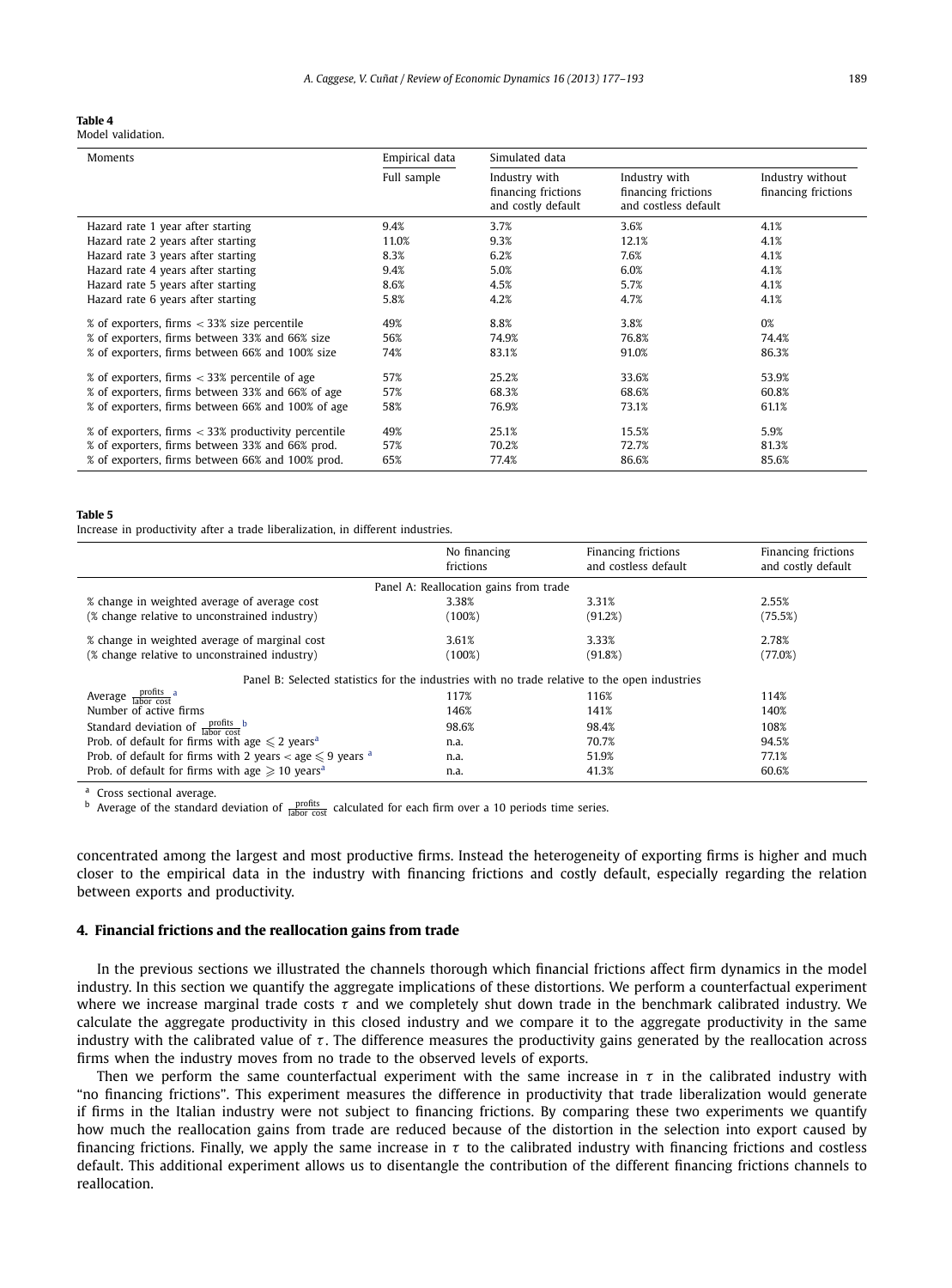# **Table 6**

|                                               | $S_c = 0.005$             |                                           | $S_c = 0.02$              |                                           |
|-----------------------------------------------|---------------------------|-------------------------------------------|---------------------------|-------------------------------------------|
|                                               | No financing<br>frictions | Financing frictions<br>and costly default | No financing<br>frictions | Financing frictions<br>and costly default |
| Weighted average of R&D/fixed costs           | 4.6%                      | 5.1%                                      | 21.1%                     | 25.2%                                     |
| % change in weighted average of average cost  | 5.71%                     | 4.42%                                     | 2.67%                     | 1.55%                                     |
| (% change relative to unconstrained industry) | $(100\%)$                 | (73.9%)                                   | (100%)                    | (58.2%)                                   |
| % change in weighted average of marginal cost | 5.94%                     | 4.46%                                     | 2.85%                     | 1.74%                                     |
| (% change relative to unconstrained industry) | $100\%)$                  | $(75.0\%)$                                | (100%)                    | (61.1%)                                   |



**Fig. 4.** Reallocation gains from trade.

The results of these experiments are reported in Panel A of Table [5.](#page-12-0) The first column of Panel A reports the reallocation gains in the unconstrained industry. The percentage increase in average productivity measures the difference in productivity between the closed industry with high *τ* and the open calibrated industry. We report both a measure of reallocation based on marginal productivity, *v*, and on average productivity  $\frac{q}{q/\nu+F}$ , because the latter better represents firms efficiency, given

that firms are heterogeneous with respect to *F* . The next two columns of Panel A report the result of a similar experiment for the two constrained industries. The reallocation gains in the benchmark industry with both, financing frictions and costly default are 75% of the gains in the unconstrained industry. This is consistent with the evidence shown in the previous sections, where financing frictions distort the selection into export of the most productive firms. It is important to note that the reduction in reallocation is smaller in the case of the industry with financing frictions and costless default. The precautionary saving effect, the bankruptcy selection effect and the competition effect, which indirectly affect export decisions in the benchmark industry, are not present in this industry, where only liquidity constraints affect export decisions. Consistent with the evidence shown in Fig. [2C](#page-10-0), this confirms that the selection and precautionary behavior induced by the default risk are more important in distorting export decision than binding liquidity constraints.

Panel B of Table [5](#page-12-0) shows some selected statistics for the simulated closed industries relative to the open ones. The relative number of active firms and average profitability are higher in the industry without financial frictions, meaning that in this industry trade liberalization reduces them more than in the other industries. This result is determined by the greater selection and reallocation happening in this industry once firms start to export. Panel B also shows that the riskiness of firms significantly decreases in the industry with costly default when it opens up to trade, while it slightly increases in the other two industries. Because export activity increases default risk, when default is costly trade liberalization induces the selection, both into entry and into export, of less risky firms. This selection effect also explains the last statistic shown in Panel B, the probability of exit in the constrained industries. This is on average lower in the closed than in the open industries, especially for the industry with costless default, because of the additional risk of export activity.

Table 6 reports the productivity gains for different value of  $S_c$ , the cost the firms pay to learn their own type  $\mu$ . We report results for values 50% and 200% of the calibrated value. Both cases confirm a significantly smaller productivity gain in the industry with financing frictions and costly default relative to the unconstrained industry.

Finally, Fig. 4 compares the reallocation gains from trade for the benchmark industry and the industry without financing frictions, for different values of *τ* . In each line in the figure all parameters are constant except *τ* . The lines start for a value of *τ* large enough so that there is no trade. then *τ* is progressively lowered to increase exports. Fig. 4 relates the reallocation gains from trade to the percentage of exporting firms. It shows that, as the industries become more open to trade, for a given percentage of exporting firms the selection into export is more efficient in the unconstrained industry, and gains from trade are larger than in the industry with financing frictions and costly default. The difference in reallocation between the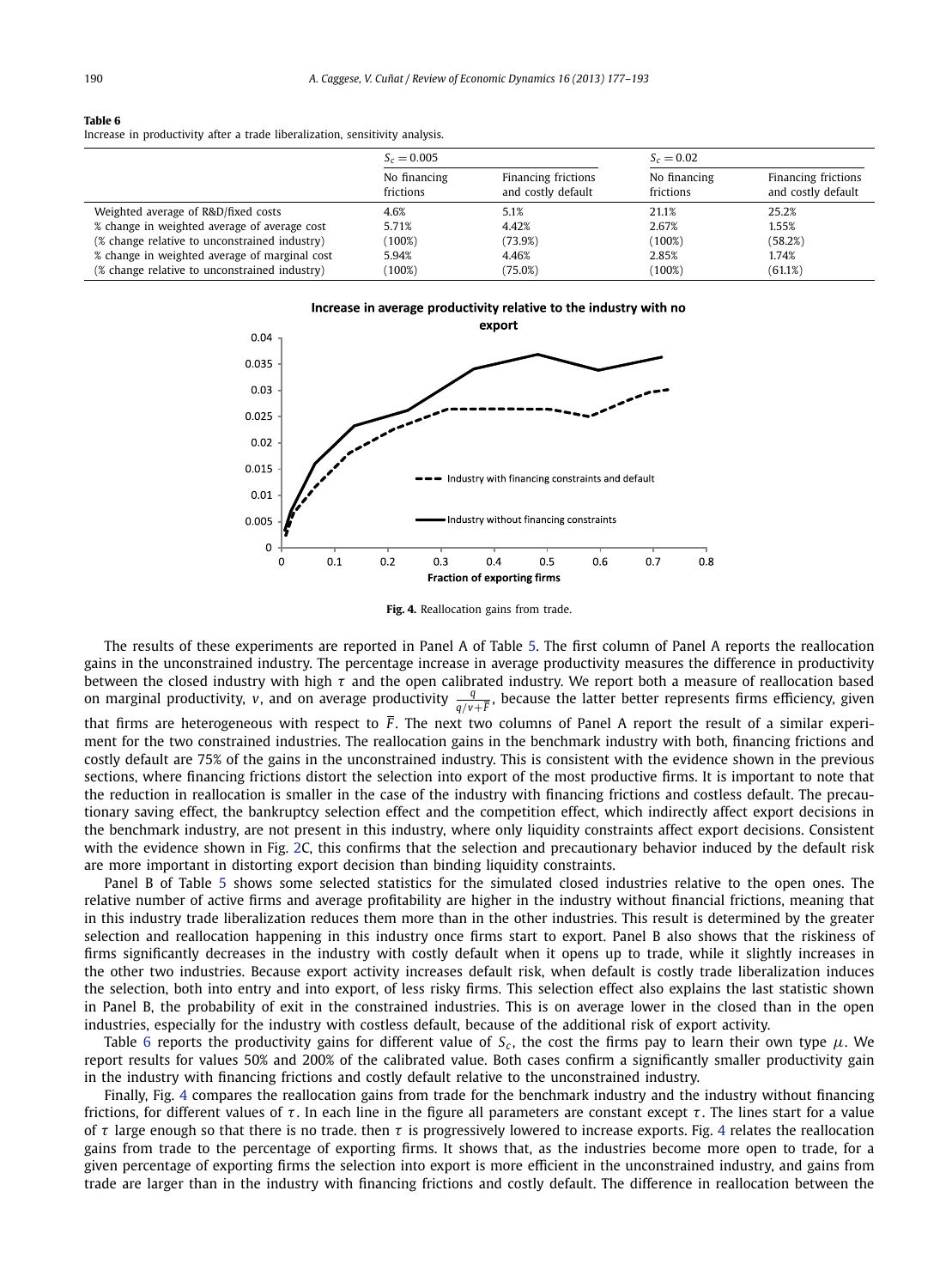two industries peaks around a fraction of exporting firms equal to 50 percent, at which point reallocation gains are around 30 percent smaller in the constrained industry with respect to the unconstrained one.

# **5. Conclusions**

We present a dynamic model in which firms accumulate wealth to avoid bankruptcy and to overcome financing constraints that affect their fixed operational costs and the one-off costs associated with becoming an exporter. Firms decide to begin exporting according to their accumulated wealth and their idiosyncratic demand shocks. Financially-constrained firms, which would become exporters in an unconstrained model, may not export because they cannot pay the fixed costs associated with exporting. Moreover, firms may postpone the decision to export, even when financing constraints are not currently binding, for precautionary reasons to avoid increasing their bankruptcy risk. This second effect is quantitatively more important in the calibrated model and it is especially strong for more productive firms, for which the wedge between continuing producing and liquidating is higher. The risk of bankruptcy also influences the entry decision. Firms with volatile profits enter only if they are also very productive. This generates a positive correlation between productivity and risk that amplifies the precautionary delay of exports. Finally, endogenous entry and bankruptcy induce an upward-sloping profile of the discounted value of future profits with age. This induces some firms with low risk and low productivity to begin production and exporting. These firms would not enter or export in an unconstrained economy, but the decrease in competition induced by financing constraints and bankruptcy induces them to do so.

The model shows that, in equilibrium, financing frictions reduce the aggregate productivity gains generated by trade liberalization by 25 percent. This occurs because the selection of firms into exporting is severely distorted by the presence of financing frictions. As a consequence, the predictive power of productivity in terms of determining exports gets reduced whenever a substantial number of firms face financial constraints.

Finally, two important policy implications can be drawn from this paper and put in perspective with the existing literature. First, if an aggregate financial shock hits, leading to reduced access to credit for all firms, this will affect the composition of exporting and non-exporting firms in the future. In particular, the positive effects of trade in terms of allocating production to the most productive set of firms will be attenuated whenever access to credit is scarce. We therefore elicit one important channel through which misallocation grows in financial crises, as documented in [Oberfield](#page-16-0) [\(2013\).](#page-16-0) Second, when a country opens up to trade, the effects will be most beneficial in those sectors with better access to financial markets. Those with poor access will not be able to take advantage of the opening to trade and may, in fact, face a higher risk of bankruptcy. Thus our results reinforce other contributions in the literature that show how different frictions can substantially reduce the gains from trade liberalizations. The nature of these frictions can be financial, as in our paper (see also [Manova, forthcoming\)](#page-16-0), but can also be related to labor market mobility [\(Kambourov, 2009;](#page-16-0) [Cuñat and Melitz, 2012\)](#page-16-0) or to poor contract enforcement [\(Nunn, 2007\)](#page-16-0) among other frictions.

#### **Acknowledgments**

The authors thank Ghazala Azmat, Gian Luca Clementi, Andrea Fracasso, Diego Restuccia, Richard Rogerson, Stefano Schiavo, Fabiano Schivardi, two anonymous referees, and the participants to seminars at the London School of Economics, Pompeu Fabra University, University of Alicante, Carlos III University, University of Trento, and the participants in the 2011 Society for Economic Dynamics Annual Conference in Gent, the 8th Workshop on Macroeconomic Dynamics: Theory and Applications, Pavia and the 2009 International Conference on "Financial market imperfections, corporate governance and economic outcomes", University of Sassari, for useful comments and suggestions. All errors are, of course, the authors' own responsibility. The authors acknowledge financial support from the Barcelona Graduate School of Economics, and are grateful to the Mediocredito-Capitalia research department for having kindly supplied firm-level data for this project. Andrea Caggese acknowledges financial support from the Spanish Ministry grants on "Human Capital, Growth, and the Structure of Production" (Grant number: ECO2008-02779).

#### **Appendix A. Calibration**

In order to obtain a numerical solution for the value functions  $V_t^D(a_t,\varepsilon_t,\mu)$  and  $V_t^X(a_t,\varepsilon_t,\mu)$ , we consider values of  $a_t$  in the interval between 0 and *a*, where *a* is a sufficiently high level of assets such that the firm is never financially constrained now or in the future. We then discretize this interval in a grid of 800 points. The shock *ε<sup>t</sup>* is modeled as a two-state symmetric Markov process. The exponential distribution of  $v_i^{\rm exp}$  is discretized in a grid of 10 points; the uniform distribution of  $\theta$  in a grid of 12 points, and the uniform distribution of  $\overline{F}_i$  in a grid of 30 points. We conduct several experiments with these grid dimensions to be sure that the choice of the grid does not significantly influence the quantitative results of the simulations.

We first make an initial guess of the equilibrium aggregate price P. Based on this guess, we calculate the optimal values of  $V_t^D(a_t,\varepsilon_t,\mu)$  and  $V_t^X(a_t,\varepsilon_t,\mu)$  using an iterative procedure. We then apply the zero profits condition [\(22\)](#page-5-0) and we update the guess of *P* accordingly. We repeat this procedure until the solution converges to the equilibrium. Then we simulate an artificial industry in which every period, the total number of new entrants ensures that condition [\(1\)](#page-2-0) is satisfied.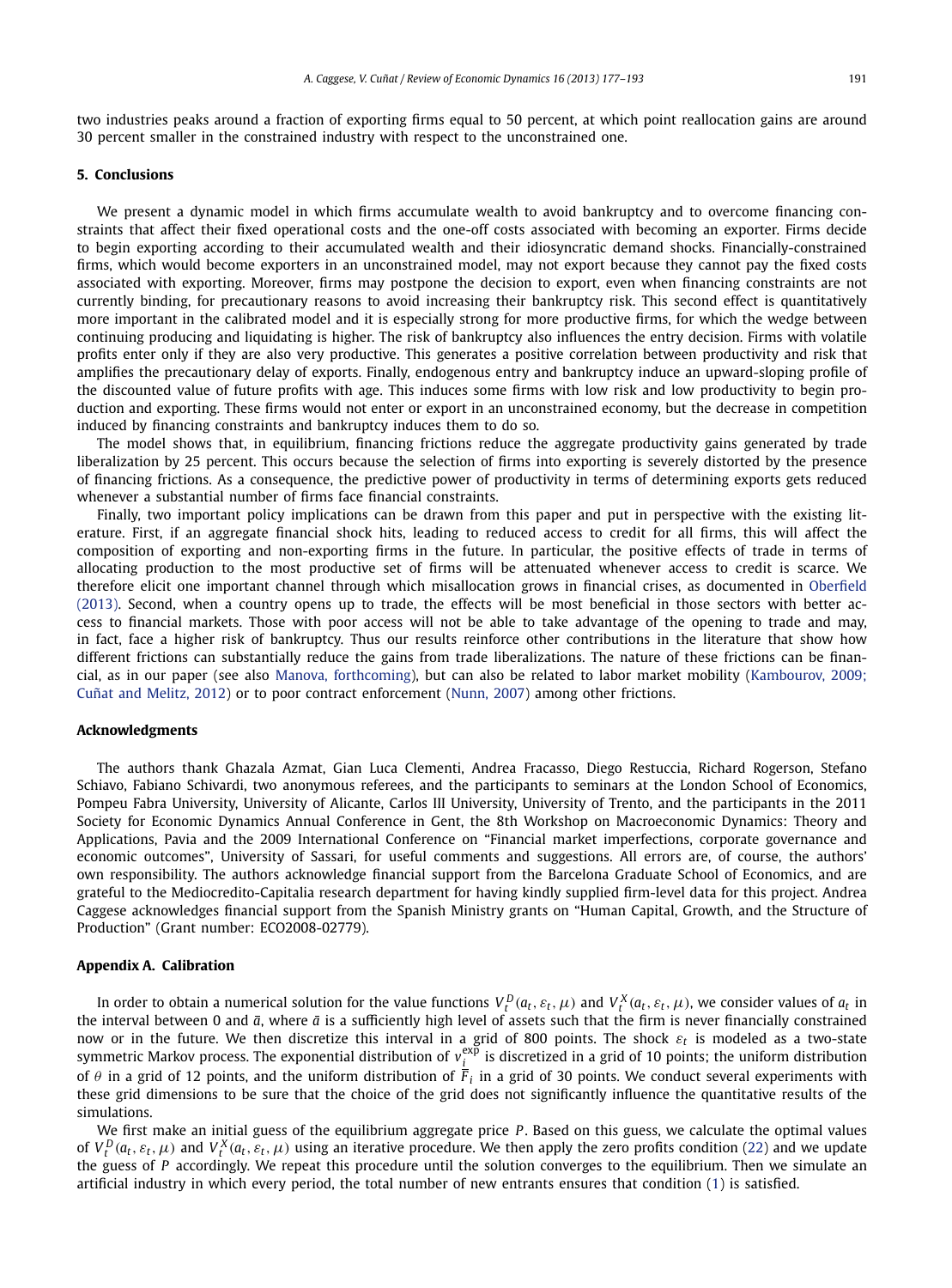# <span id="page-15-0"></span>**Appendix B. Data**

For the calibration and empirical parts of the paper, we use data from the Mediocredito Centrale surveys that sample Italian manufacturing firms. It is an incomplete panel with information on: (i) annual balance-sheet data and profit and loss statements from 1995 to 2003; and (ii) qualitative information from three surveys conducted in 1997, 2000, and 2003; covering the firms' activity over the three previous years and, in particular, detailed information on exports and financing constraints. The sample is selected balancing representativeness with continuity. Every three years two thirds of the sample is replaced. Relative to the population of Italian firms, small firms are underrepresented and large firms are overrepresented. Furthermore, there are very few firms of less than ten employees. We censor both databases at ten employees and for all our empirical analysis we use population weights obtained from ISTAT. All our results should be interpreted as representative of Italian firms with ten or more employees. $21$ 

This dataset is particularly well suited for our analysis. It contains firm-level detailed information about financing constraints, exports and standard accounting data. Once we restrict ourselves to the observations with valid information, it contains 6776 firms and 33,399 firm–year observations. The export variable is a dummy variable that measures whether the firm exports at least 5 percent of its production (*export dummy*).

To measure financing constraints, we use the firm's responses to the following questions in the survey: (i) whether it had a loan application turned down recently, (ii) whether it desires more credit at the market interest rate, and (iii) whether it would be willing to pay an higher interest rate than the market rate in order to obtain credit. The variable *constrained* takes value 1 for a given period if a firm answers yes to any of the questions (i) to (iii) and takes value zero otherwise. According to this measure, 17 percent of the firms declare to be financially constrained. This is a much more reliable measure of financing constraints than measures based on balance-sheet information or financial outcomes. However a possible concern is that this variable could be correlated with productivity shocks that are likely determinants of trade outcomes. For this reason, we use an instrumental variables approach using as IVs variables that are unlikely to be correlated with productivity shocks. The instrumental variables, based on the relationship lending literature, are the share of loans of the main lending bank (*percentage loans with main bank*), the number of years that the firm has been operating with this bank (*length of main bank relationship*) and the square of this same variable (*length of main bank relationship squared*).<sup>22</sup> We then construct sectorspecific measures of the intensity of financing constraints. More specifically, we first predict at the firm level the probability of declaring financing problems using a set of instrumental variables. The prediction is then used to generate three dummy variables – *highconstrained*, *midconstrained*, and *lowconstrained* – that, depending on the specification, split firms or sectors in the empirical sample into roughly three equal parts according to the predicted financing constraints of the sector. In the regression analysis we introduce as controls the size of the firm measured as the log of its real total assets (*log real total assets*), the age of the firm in years (*age* (*years*)) and age squared (*age squared*) and the productivity level of the firm (*TFP*).

Productivity is measured as the average residual from a regression model in which total production is explained by a translog specification of a Cobb Douglas production model that includes fixed capital and total employment. The coefficients of the model are allowed to vary at a two digit-sector level and on three-year windows.<sup>23</sup> In principle, a strict interpretation of our model would involve productivity being captured by a combination of sector and time dummies. However, the model is quite stylized and, in particular, it does not explicitly include capital use, although the firm-level variation of fixed costs could be interpreted as a reduced form of capital use. Having a simple functional form within a sector and three-year windows allows for some extra flexibility. The results are however robust to the use of a combination of fixed effects as a measure of productivity.

#### **References**

Albornoz, Facundo Hector Calvo-Pardo, Corcos, Gregory, Ornelas, Emanuel, 2012. Sequential exporting. Journal of International Economics 88 (1), 17–31. Armenter, Roc, Koren, Miklós, 2009. Economies of scale and the size of exporters. Mimeo. Federal Reserve Bank of Philadelphia.

Atkeson, Andrew G., Burstein, Ariel T., 2010. Innovation, firm dynamics, and international trade. Federal Reserve Bank of Minneapolis Staff Report No. 444. Audretsch, David B., Santarelli, Enrico, Vivarelli, Marco, 1999. Start-up size and industrial dynamics: some evidence from Italian manufacturing. International Journal of Industrial Organization 17 (7), 965–983.

Baldwin, Richard, Krugman, Paul, 1989. Persistent trade effects of large exchange rate shocks. Quarterly Journal of Economics 104 (4), 635–654.

Bartelsman, E., Scarpetta, S., Schivardi, F., 2005. Comparative analysis from demographics and survival: evidence from micro-level sources in OECD countries. Industrial and Corporate Change 14 (3), 365–391.

Bellone, F., Musso, P., Nesta, L., Schiavo, S., 2010. Financial constraints and firm export behaviour. The World Economy 33 (3), 347–373.

Berman, N., Hericourt, J., 2010. Financial factors and the margins of trade: evidence from cross-country firm-level data. Journal of Development Economics 93, 206–217.

Bernard, Andrew B., Eaton, Jonathan, Jensen, J. Bradford, Kortum, Samuel, 2003. Plants and productivity in international trade. American Economic Review 93, 1268–1290.

<sup>&</sup>lt;sup>21</sup> See [Pfefferman \(1993\)](#page-16-0) for a good summary of this weighting procedure. The weights rebalance the importance of firms according to their number of employees. They range from 2.49 for firms with employees between ten and 20 to 0.17 for firms above 250 employees.

All three variables are statistically different from zero in the first-stage regression with T-statistics ranging from 4 to 9. The partial *R*<sup>2</sup> of the omitted variables is 1%. Details are available from the authors.

<sup>&</sup>lt;sup>23</sup> In particular productivity is measured by  $\epsilon_{it}$  in the following model  $\log(y_{it}) = \sum_{j=1}^{S} \sum_{s=1}^{S} \alpha_{sj} \log(K_{it}) + \beta_{sj} \log(L_{it}) + \gamma_{sj} \log(K_{it}) * \log(L_{it}) + \eta_{s} + \mu_{t} + \epsilon_{it}$ where *s* refers to 2 digit sector levels, *j* to 3 year intervals and *t* to the years 1995 to 2003.